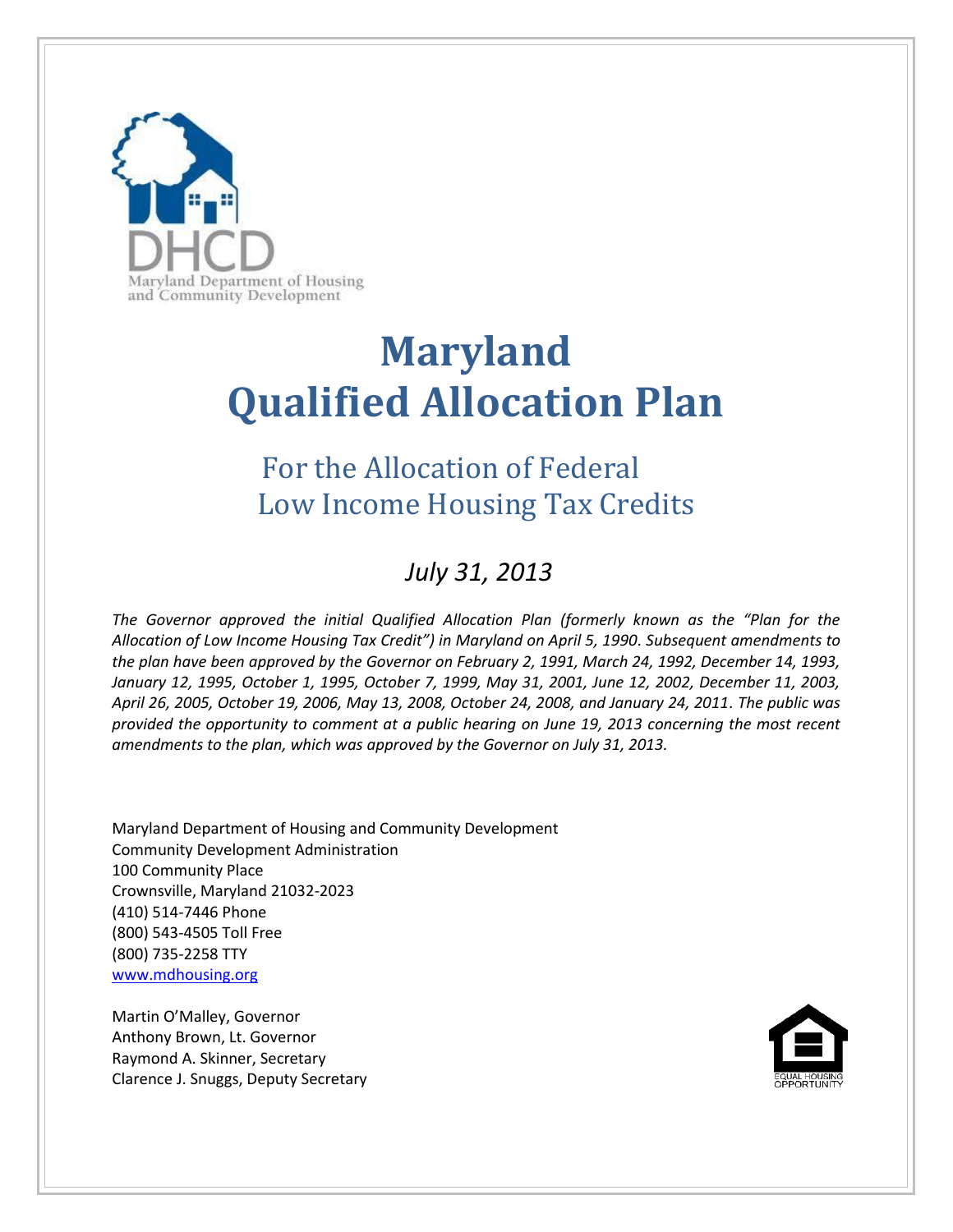## **Table of Contents**

| <b>MARYLAND QUALIFIED ALLOCATION PLAN</b><br>PAGE   II |  |
|--------------------------------------------------------|--|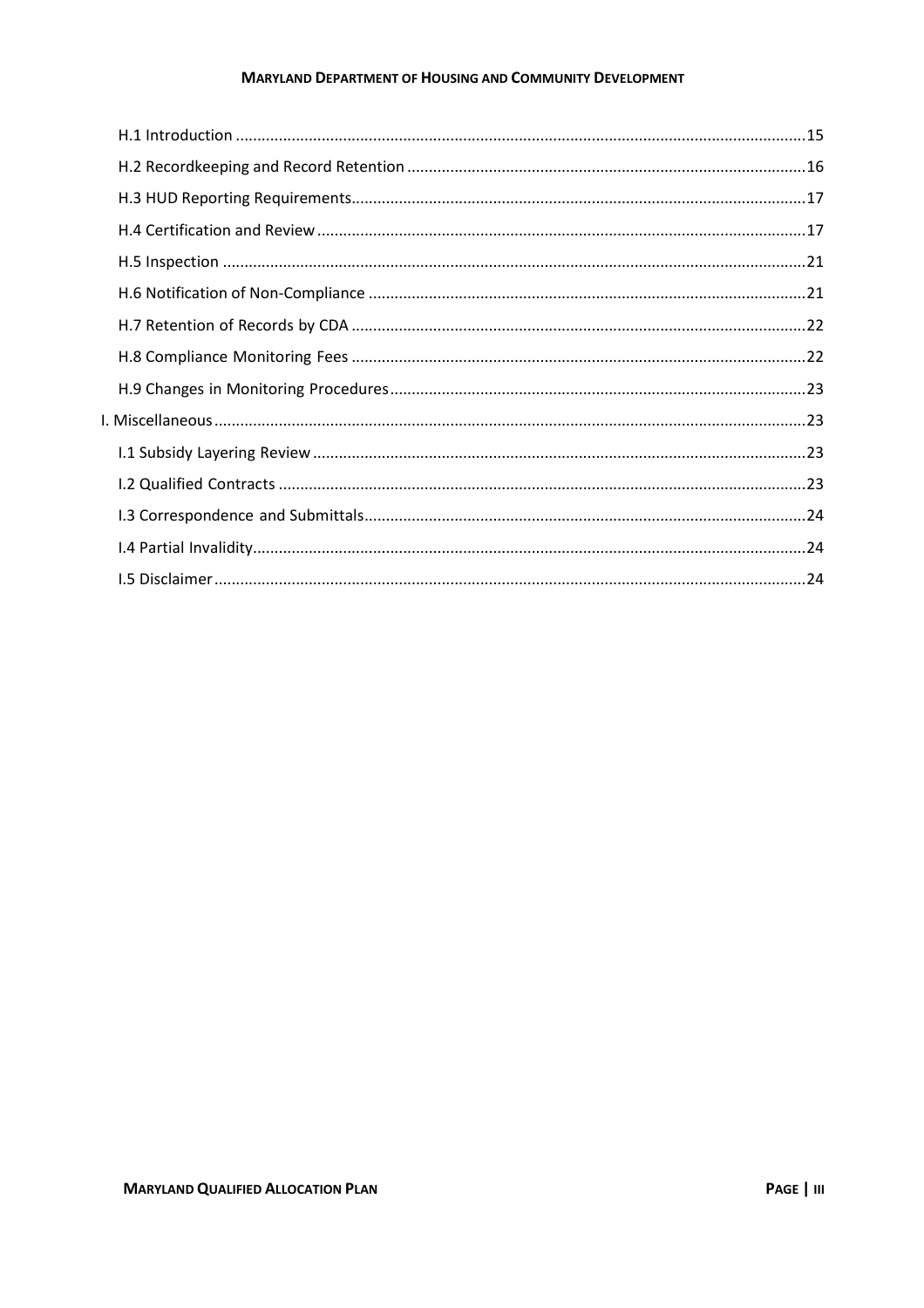### <span id="page-3-0"></span>**A. Introduction**

#### <span id="page-3-1"></span>**A.1 In General**

The 1986 Tax Reform Act created the low-income housing tax credit program under §42 of the Internal Revenue Code of 1986, as amended (together with the Treasury Regulations promulgated thereunder, the Code), to encourage the private sector to invest in the construction and rehabilitation of housing for low and moderate income individuals and families by providing qualified project owners with low-income housing tax credits (LIHTC) against their federal income tax obligations. The Governor of the State of Maryland has designated the Maryland Department of Housing and Community Development (DHCD) as the agency authorized to allocate LIHTC for residential rental projects in Maryland under this program (Maryland LIHTC Program). The Secretary of DHCD (Secretary) has assigned this function to the Community Development Administration (CDA), a unit of the Division of Development Finance of DHCD. LIHTC are available to project owners of qualifying residential rental projects that meet certain lowincome occupancy and rent restrictions.

This Qualified Allocation Plan (the Allocation Plan) includes necessary changes as a result of the passage of the Housing and Economic Recovery Act of 2008, H.R. 3221, and H.R. 8, the American Taxpayer Relief Act of 2012.

Generally, each state may allocate a specified amount of LIHTC annually, based primarily on the state's population. In addition, states that allocate 100% of their annual authority are eligible for additional authority for the following year from a national pool of unused LIHTC authority.

#### <span id="page-3-2"></span>**A.2 Determining the Amount of Tax Credit**

LIHTC are generally provided to project owners in equal annual installments over a 10-year period. LIHTC may not exceed the applicable percentage of the qualified basis of each low income building in the project as defined in Sections 42(b) and 42(c) of the Code. The applicable percentage is the percentage that will yield, over the 10-year LIHTC period, LIHTC with a present value equal to either 70% or 30% of the qualified basis of the building. New construction and rehabilitation projects that are not federally subsidized are eligible for the 70% present value LIHTC. Projects financed with federally tax-exempt bonds, or involve the acquisition of existing buildings (when combined with eligible rehabilitation) are eligible for the 30% present value LIHTC. The Code also requires administering agencies to allocate only the amount necessary to make projects financially feasible. CDA makes this determination at three times in the tax credit process: at the time of application; at the time of reservation; and finally at the time the building is placed in service.

#### <span id="page-3-3"></span>**A.3 Income and Rent Restrictions**

The project owner must elect to set aside, at a minimum, either 20% of the housing units in the project for households with incomes at or below 50% of the area median gross income, or 40% of the housing units in the project for households with incomes at or below 60% of the area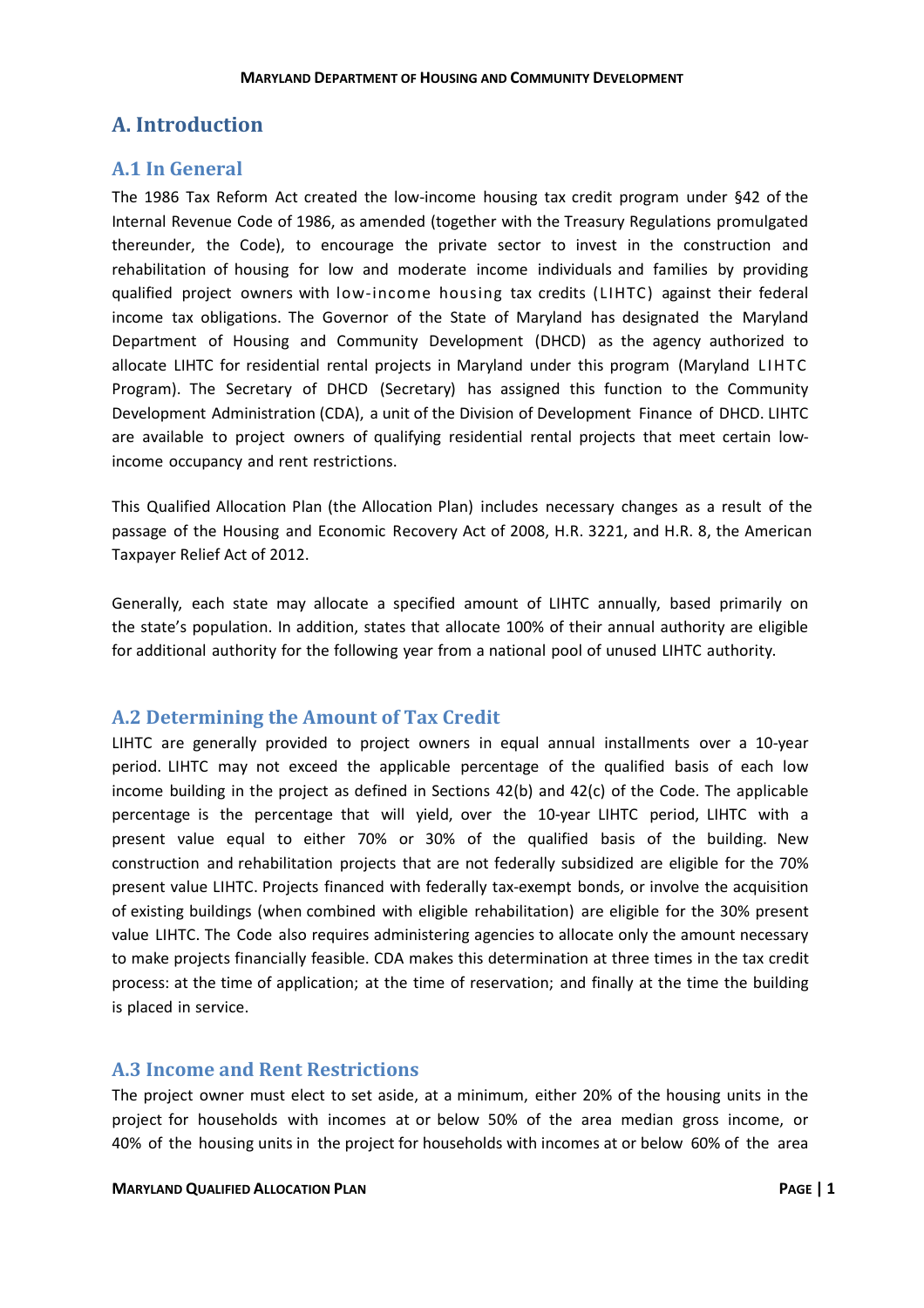median gross income. Household size is based on certain assumptions involving the bedroom configurations of the rental units. Rents for LIHTC units may not exceed 30% of the applicable income limit.

The housing units must be set aside for low-income residents for a compliance period of 15 years (Initial Compliance Period). In addition, the Code requires the project owner to enter into an Extended Low-Income Housing Covenant (LIHTC Covenant) under which the low-income housing set-aside (meaning the actual number of units that generate LIHTC and are set-aside for lowincome tenants), the rent restrictions, and other requirements must continue for an additional period of at least 15 years beyond the Initial Compliance Period (together, the Extended Use Period). The Code permits a project owner to opt-out of the program restrictions after the initial 15 year compliance period under certain circumstances provided the Maryland LIHTC Program does not provide more restrictive standards.

#### <span id="page-4-0"></span>**B. The Allocation Plan**

#### <span id="page-4-1"></span>**B.1 Introduction**

The Code requires states to adopt an Allocation Plan to allocate LIHTC to projects based on state priorities and federally mandated requirements. This Allocation Plan is intended to ensure that only projects that comply with the Code and address the housing priorities of Maryland are selected for an allocation of LIHTC. This Allocation Plan sets forth CDA's selection criteria for use in determining housing priorities for allocating LIHTC.

#### <span id="page-4-2"></span>**B.2 Reservation of Tax Credits**

LIHTC are reserved for eligible housing projects on a competitive basis, except those financed with tax-exempt bonds, which are awarded on a non-competitive project by project basis. Applications for competitive LIHTC will be solicited by CDA by Public Notice in one round per year. If needed, additional rounds of competition may be held until all available resources have been reserved. LIHTC reservations are based on the criteria outlined in this Allocation Plan (see Section G, Allocation Criteria below) and in CDA's Multifamily Rental Financing Program Guide (the Program Guide), attached to and made a part of this Allocation Plan as Appendix A. Reservations are only an agreement between the applicant and CDA to continue the processing of the application for an allocation of LIHTC. Reservations are not an allocation of LIHTC from the State's ceiling and are not binding on the Internal Revenue Service (IRS).

The Maryland LIHTC Program reservation and allocation criteria and the competitive process apply only to residential rental projects other than those financed with tax-exempt bonds. Projects financed with certain tax- exempt bonds may be eligible to receive all or some of their LIHTC outside of the State's ceiling. Although these projects need not compete for an award through the competitive process, they must still be evaluated against the threshold criteria and the competitive scoring criteria (as outlined in the Program Guide) and they must comply with the provisions of this Allocation Plan.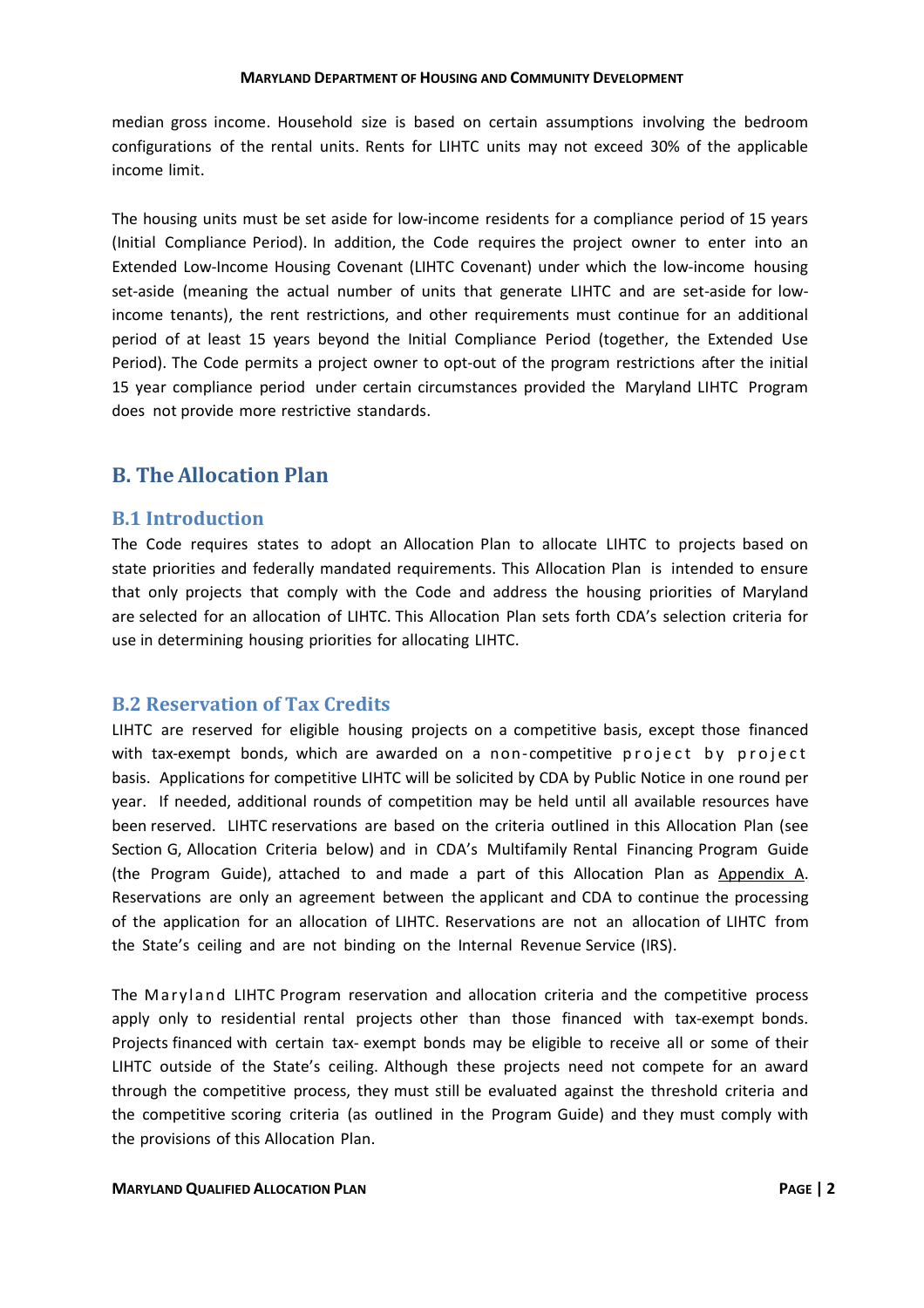The Program Guide describes in detail CDA's criteria, requirements, and policies for evaluating, ranking, and selecting projects for LIHTC. This Allocation Plan governs the administration of the Maryland LIHTC Program including reservations, allocations and compliance.

The determination of whether a project is eligible to receive an allocation of LIHTC rests solely with CDA and is contingent upon the project owners' compliance with §42 of the Code and the requirements of the Maryland LIHTC Program, which may be more restrictive than the requirements of §42 of the Code.

#### <span id="page-5-0"></span>**B.3 Adoption of the Allocation Plan**

Before adopting this Allocation Plan, including the Program Guide, CDA held a public hearing on June 19, 2013, after giving at least 14 days notice to the public by means of publication in a of newspapers of general circulation. Public comments were permitted in writing at the office of CDA any time up to the beginning of the public hearing, and verbal comments were received by CDA at the public hearing. This Allocation Plan, including the Program Guide, was subsequently submitted to the Governor for approval and was approved by the Governor on July 31, 2013, effective as of that date.

CDA may amend this Allocation Plan at any time by means of the procedure described above for adoption of the Allocation Plan. This Allocation Plan shall also be amended as necessary to ensure that CDA's LIHTC allocations comply with the requirements of the Code. The Program Guide may be amended for non-substantive changes or for changes which do not affect LIHTC without further amendment to this Allocation Plan and without a public hearing, by determination of the Secretary, to the extent necessary to carry out CDA policies.

**All LIHTC reservations, feasibility determinations and allocations made under prior versions of this Allocation Plan will be honored by CDA. However, compliance monitoring for all projects, regardless of when LIHTC were reserved or allocated, shall be conducted in accordance with and subject to the compliance monitoring fees of this version of the Allocation Plan, subject to any future amendments.**

**Applicants for LIHTC should refer to the Code, and specifically to §42 of the Code and the regulations promulgated thereunder, for additional requirements and definitions applicable to the Maryland LIHTC Program. CDA strongly recommends that applicants for LIHTC consult their tax advisor, legal counsel, accountant, or financial advisor for further details concerning the Maryland LIHTC Program.**

**CDA is responsible for administering the Maryland LIHTC Program under §42 of the Code, the Housing and Community Development Article, §§4-101 – 4-255 of the Annotated Code of Maryland (Statute), and the Code of Maryland Regulations (COMAR) Title 05, Subtitle 05, Chapter 06. CDA's interpretation of §42 of the Code, the Statute, or COMAR is not binding upon the IRS and CDA neither represents nor warrants to any project owner, investor, or**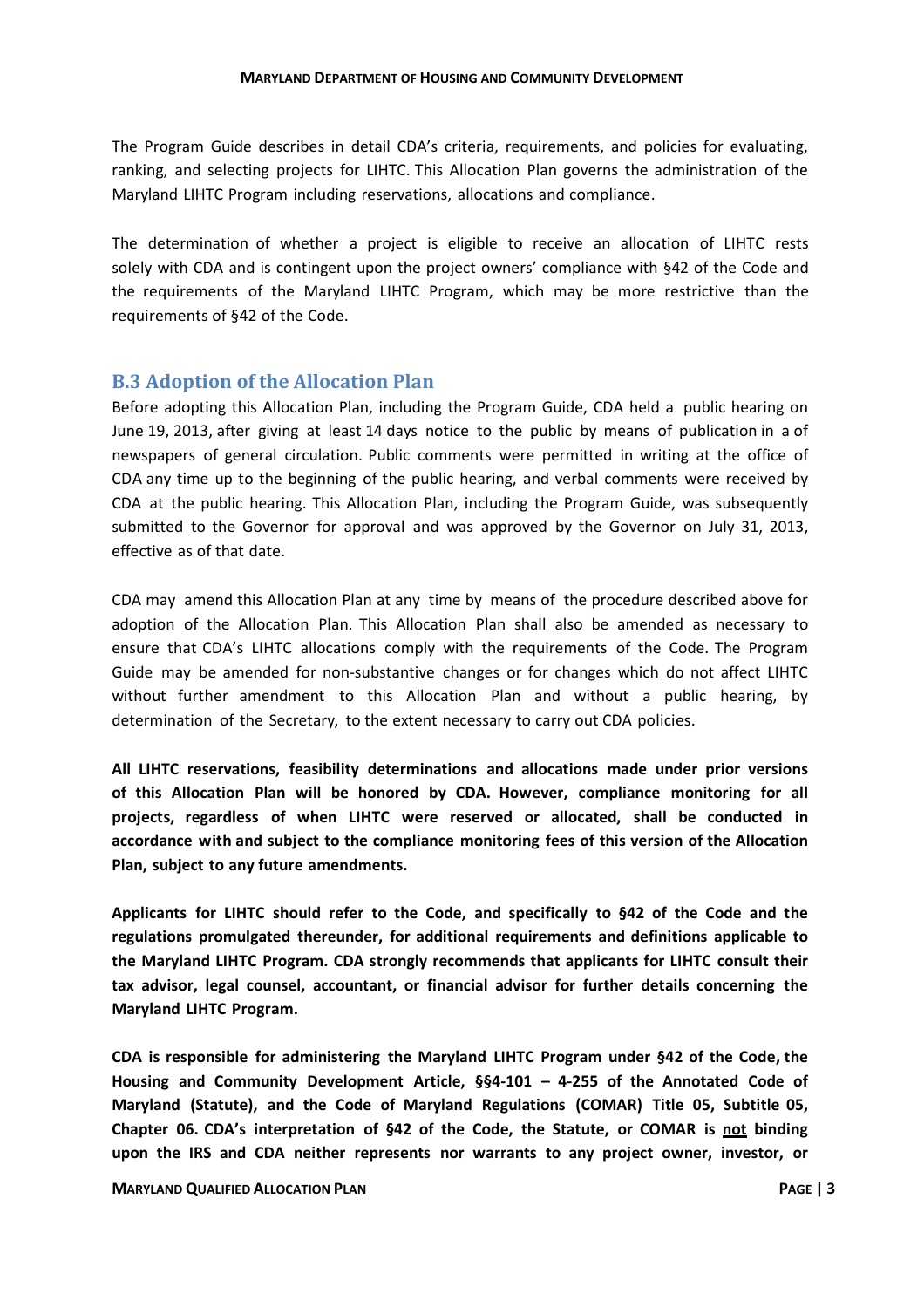<span id="page-6-0"></span>**other program participant how the IRS will interpret or apply any provision of the Code in any instance.**

#### **B.4 Administration of the Allocation Plan**

Nothing in this Allocation Plan is intended to impair or limit the rights of CDA with respect to, or to release a project owner from, any of the covenants or conditions contained in any agreement or contract between the project owner and CDA. CDA may take against a project owner any action permitted under any agreement or provision of law that it deems necessary or expedient for failure to perform any such covenant or condition, including limiting or prohibiting participation by a project owner or any of its principals in the Maryland LIHTC Program.

The project owner is responsible for complying with this Allocation Plan and the Program Guide in effect when the project owner submits to CDA an application for LIHTC. In addition, CDA reserves the right to modify this Allocation Plan or the Program Guide through the procedures described above and to require the project owner to comply with the modifications, as appropriate in the determination of CDA, unless otherwise prohibited by law.

Copies of this Allocation Plan are available upon written request to CDA at 100 Community Place, Crownsville, Maryland 21032, attention: Tax Credit Administrator; by e-mail to [taxcredits@mdhousing.org](mailto:taxcredits@mdhousing.org) or on the Department's website at [http://www.mdhousing.org,](http://www.mdhousing.org/) under "Programs" and "Housing Development."

#### <span id="page-6-1"></span>**C. Application Process and Fees**

#### <span id="page-6-2"></span>**C.1 Application Process**

The application process, including provisions for pre- and post-round publication of information, is outlined in Section 2 of the Program Guide.

For a project to be considered for an allocation of LIHTC, CDA must receive a completed application, together with a non-refundable application fee, within the deadline specified in the public notice. All fees are outlined in this Allocation Plan and Program Guide.

To be evaluated during any round of competition (the competition is referred to as "rating and ranking"), projects must meet all of the threshold criteria specified in the Program Guide. These requirements are intended to eliminate projects that do not meet basic Maryland LIHTC Program requirements and to ensure that LIHTC are reserved for projects that meet the Code requirements and are both viable and ready to proceed. Projects that do not meet the threshold criteria will not be rated and ranked during the competitive rounds. Some of the threshold requirements may be waived at CDA's discretion for compelling reasons that are not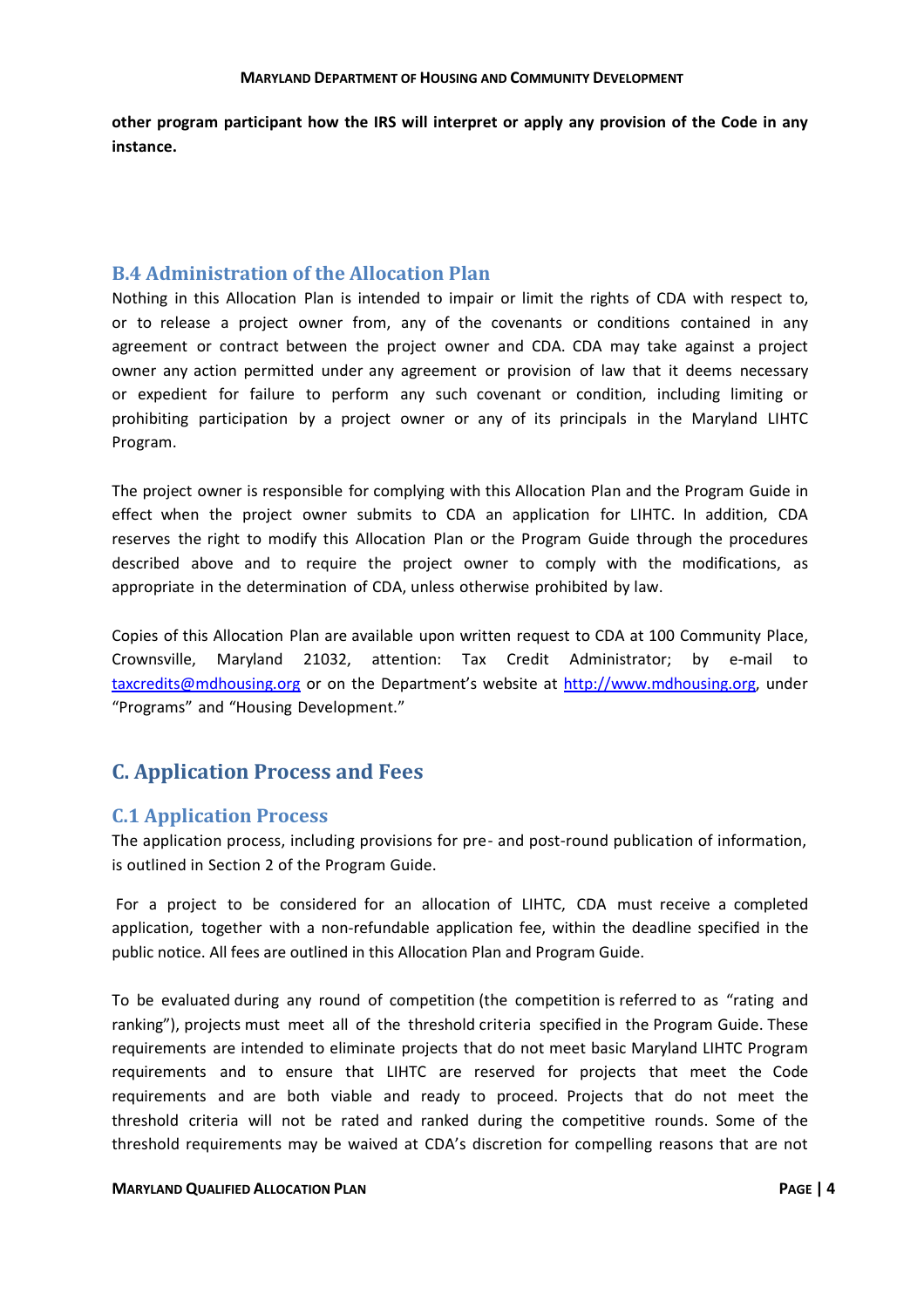inconsistent with the Code. See Section 6 of the Program Guide for waiver provisions and requirements.

CDA will release information on all Maryland LIHTC awards in a round along with information on waivers granted and any State Priority Points awarded within the competitive scoring criteria pursuant to Section 5 of the Program Guide.

#### <span id="page-7-0"></span>**C.2 Acquisition Credits**

For projects receiving acquisition LIHTC for an existing project, CDA may, as a condition for a reservation of LIHTC, require the sponsor to provide a legal or Certified Public Accountant's opinion regarding the project's satisfaction of (or exemption under  $\S42(d)(6)(C)$  of the Code from)  $$42(d)(2)(B)(ii)$  of the Code, i.e. the 10 year rule.

#### <span id="page-7-1"></span>**C.3 Fees**

**Application Fee.** All sponsors must pay a nonrefundable fee of \$2,500 for each application requesting a reservation of LIHTC. This fee must be paid at the time the application is submitted and is retained by CDA whether or not the application is successful. Projects failing to receive a reservation of LIHTC may reapply in another rating and ranking round, but a new application fee will be required.

**Reservation Fee.** All sponsors must pay a nonrefundable reservation fee of \$5,000 upon receipt of a reservation letter for LIHTC. Failure to pay the reservation fee, in the amount and at the time required will result in the cancellation of the reservation. CDA will not issue an allocation of LIHTC or IRS Form(s) 8609 needed to claim LIHTC unless all required fees have been paid.

#### **Allocation Fee.**

**Competitively Allocated Credits:** All sponsors must pay a nonrefundable allocation fee equal to 5% of the annual Tax Credits reserved for the project upon the earlier of the filing of a request for a Carryover Allocation or the date the project is placed in service.

**Tax-Exempt Bond Financed Projects:** Projects that have 50% or more of the development and acquisition costs financed with the proceeds of tax-exempt bonds may receive LIHTC on their entire qualified LIHTC basis outside the State's annual allocation of tax credits. Projects with less than 50% of their costs financed with the proceeds of tax-exempt bonds may receive LIHTC on the appropriate portion of their eligible LIHTC basis so financed without requiring an allocation. In either case, an allocation fee of 5% of the estimated LIHTC shall be paid at the time CDA issues the eligibility letter pursuant to §§42(m)(1) and (2) of the Code. All tax-exempt bond financed projects are subject to an additional allocation fee equal to the difference between the fee paid at the issuance of the eligibility letter and the actual LIHTC allocated on the final IRS Form(s) 8609.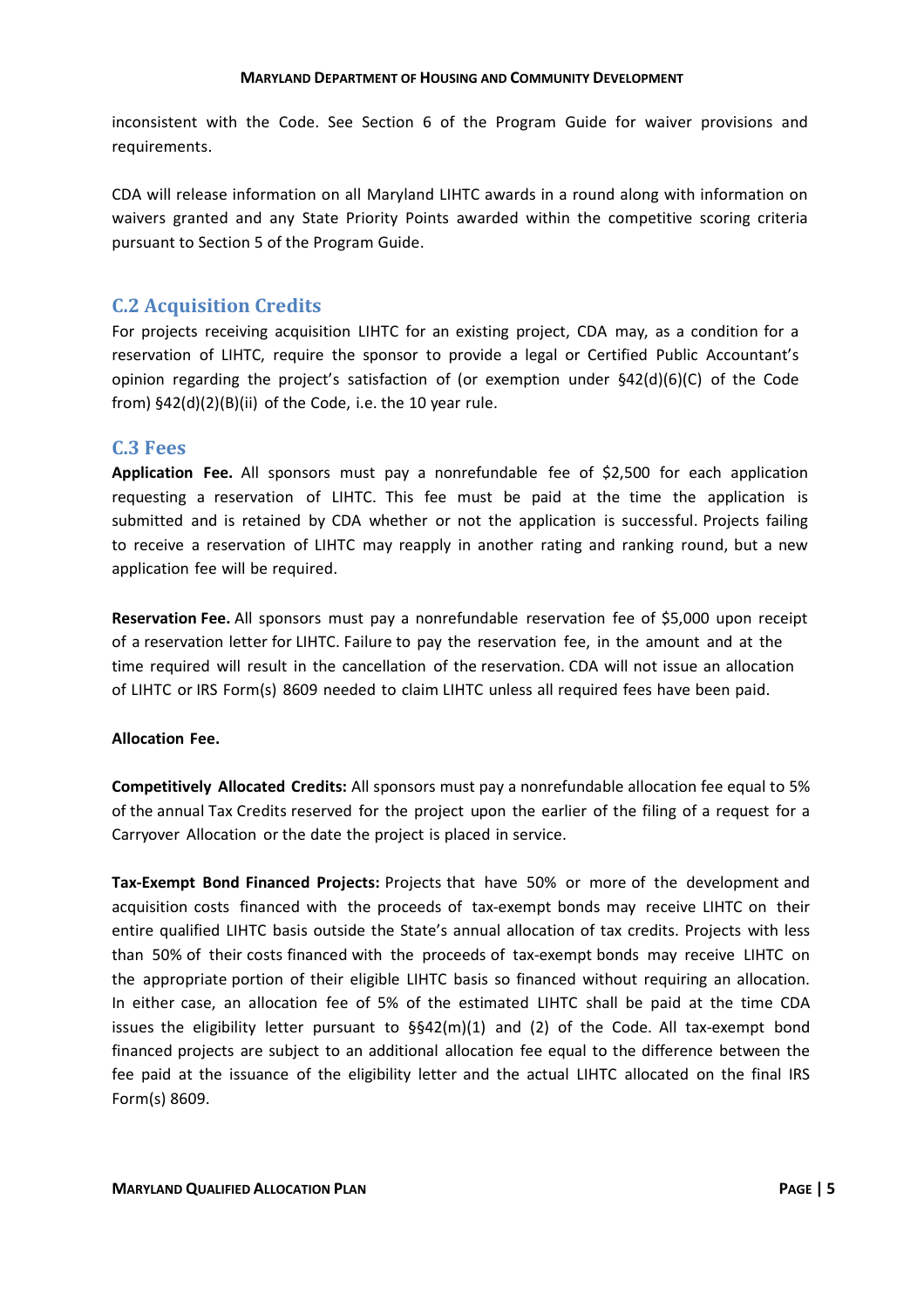**Extension of Reservation Fee.** All sponsors must pay a nonrefundable extension fee of \$1,000 for each project for which an extension of the reservation is requested. The fee must be paid at the time the extension request is submitted.

**Extension of Time to Meet the Requirements for a Carryover Allocation of LIHTC Fee (i.e., the 10% test).** All sponsors must pay a nonrefundable extension fee of \$1,000 for each month for which an extension of time to meet this deadline is requested. The fee must be paid at the time the extension request is submitted.

**8609 Amendment Fee.** Sponsors requesting amendments to the IRS Form(s) 8609 already issued by CDA where the requested amendment is not the result of an administrative error by CDA must pay a non-refundable 8609 Amendment fee of \$4,000 with the request.

**Compliance Monitoring Fee**. All sponsors must pay a nonrefundable annual compliance monitoring fee of \$30.00 per LIHTC unit, as more fully described in Section H.7.

#### <span id="page-8-0"></span>**C.4 Extensions**

**Extension of Reservation.** Sponsors unable to meet the requirements to receive an allocation of LIHTC within the time period specified in their reservations may request an extension of the deadline for meeting the reservation requirements. All sponsors must pay a nonrefundable extension of reservation fee as described in C.3 above.

**Extension of Time to Satisfy Requirements for Carryover Allocation.** Sponsors unable to meet the deadline for meeting the requirements for a Carryover Allocation (see Section E, Allocations below) may request an extension of the deadline up to the maximum deadline prescribed by CDA. All sponsors must pay a nonrefundable extension fee as described in C.3 above. All extension requests must be approved by the Director of Multifamily Housing for CDA.

**Payment Instructions.** Unless advised otherwise by official DHCD notices, all fees shall be made payable to the "Community Development Administration" or "CDA" and remitted directly to the attention of:

Director of Finance Community Development Administration Maryland Department of Housing and Community Development 100 Community Place Crownsville, MD 21032-2023

**Extensions of Reservations or Carryover Allocations cannot be granted for deadlines that are applicable under §42 of the Code and sponsors are responsible for understanding and meeting all such deadlines.**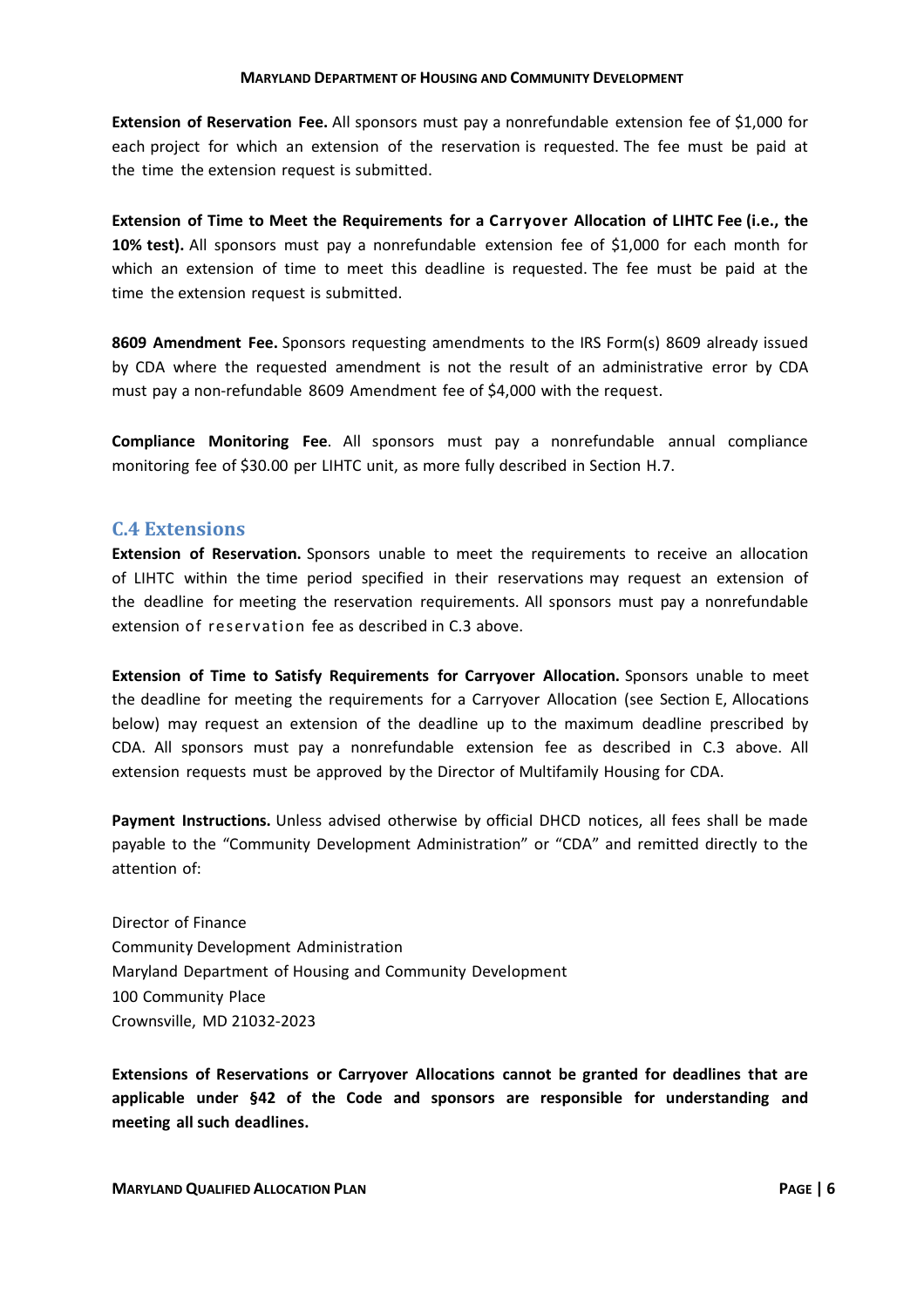#### <span id="page-9-0"></span>**D. Reservations**

#### <span id="page-9-1"></span>**D.1 In General**

Applications will be evaluated based on the rating and ranking of the projects using the evaluation criteria set forth in detail in the Program Guide. Recommendations for reservations of LIHTC will be made by CDA to DHCD's Housing Finance Review Committee (HFRC). After evaluating CDA's recommendations, HFRC will make a final recommendation to the Secretary, who must approve each reservation of LIHTC. After applications have been evaluated against the threshold criteria and rated and ranked, the Secretary may approve reservations of LIHTC without recommendations by HFRC in emergencies or when urgent action is required. If, in any round of competition, CDA determines in its sole discretion that the submitted projects have low compliance with the competitive scoring criteria, CDA reserves the right not to make any recommendations for reservations of LIHTC at that time and to evaluate the applications in a subsequent round.

In general, for projects competing in any round of rating and ranking with awards made before July 1 of any calendar year, following recommendation by HFRC and approval by the Secretary, CDA will issue a reservation letter to the sponsor. This reservation letter is a commitment to reserve LIHTC for the project, subject to receipt of documentation indicating timely completion of the project, certifying compliance with both state and federal requirements, verifying project costs (at the time of Carryover Allocation and at the time the project is placed in service), and showing the amount of LIHTC necessary for the financial feasibility of the project and its viability as a low income housing project.

For projects competing in any round of rating and ranking with LIHTC awards made after June 30, allocations, not reservations, may be issued by CDA after recommendation by HFRC and approval by the Secretary. See Section E, Allocations, below for more information.

In the event that reservations of LIHTC are approved or denied on any basis other than an application's evaluation against the threshold criteria and its rating and ranking under the competitive scoring criteria, CDA will include in the application file, and make available upon public request, a written explanation for the approval or denial of LIHTC, as applicable.

#### <span id="page-9-2"></span>**D.2 Locally Issued Bonds**

For projects funded by tax-exempt bonds issued by local jurisdictions which request 4% LIHTC, CDA will not perform the feasibility determination on behalf of the local jurisdiction unless the issuing local jurisdiction submits a written request to CDA. A complete copy of the CDA Application Submission Package must be submitted to request 4% LIHTC for projects funded by taxexempt bonds issued by local jurisdictions.

#### <span id="page-9-3"></span>**D.3 Forward Reservations**

Under certain conditions a project may be eligible to receive a reservation of LIHTC from the State's ceiling for future years (Forward Reservation). To receive a Forward Reservation, project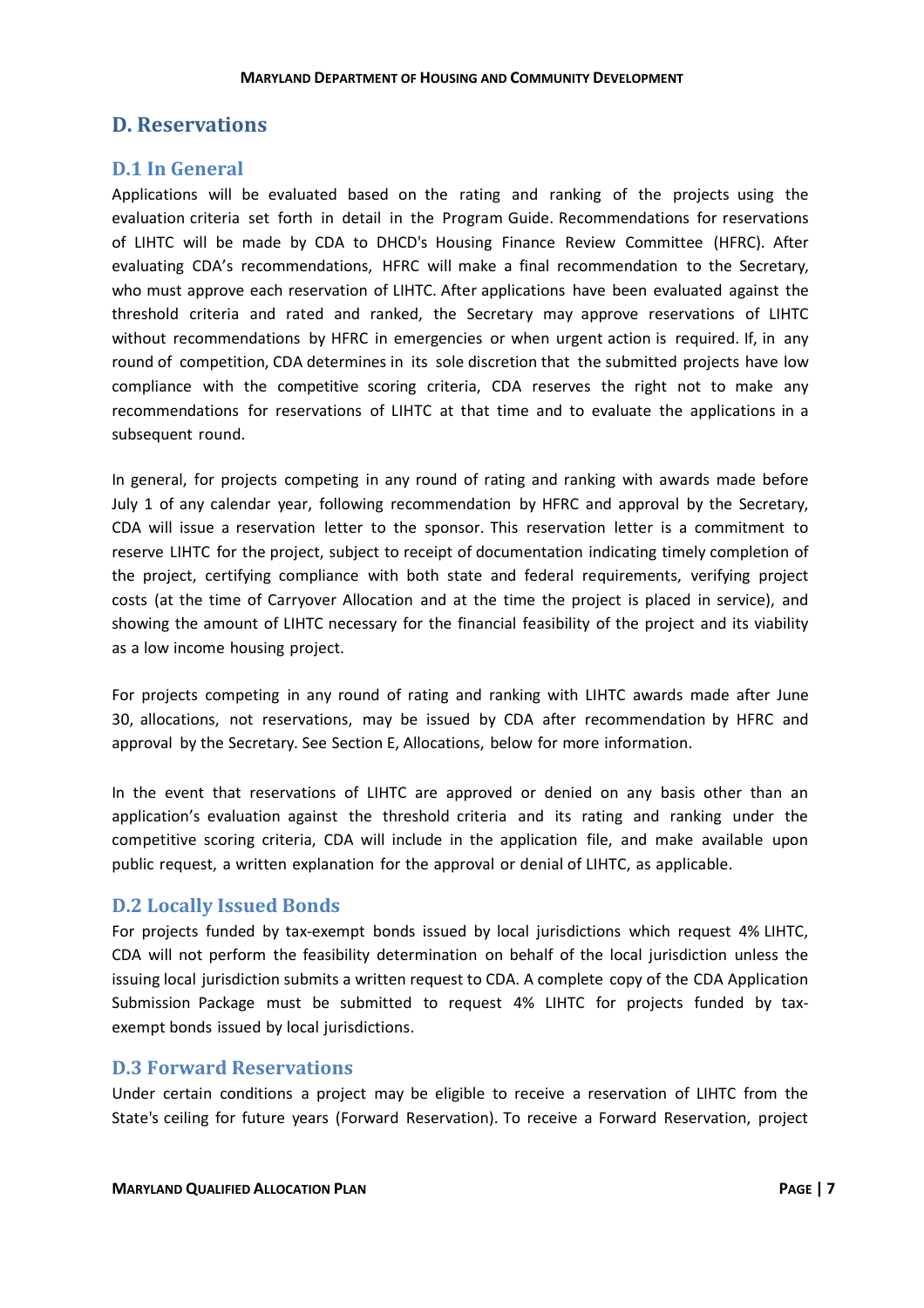sponsors must agree to comply with all conditions imposed by CDA and the IRS. The following types of projects may receive Forward Reservations from a future year's LIHTC ceiling:

**Projects Unable to Meet Deadlines.** CDA may approve a Forward Reservation for projects that have already received reservation letters but are not able to be placed in service in the year of their reservation or are unable to meet the 10% expenditure test as provided in  $\frac{642(h)(1)(E)}{2}$  of the Code. Such projects will be considered for a Forward Reservation only if LIHTC reserved can be allocated to other projects or can be carried forward for allocation in a future year. To be considered for an extension of these deadlines, sponsors must remit the non-refundable extension of reservation fee as detailed in Section C.3.

**Insufficient Tax Credits.** CDA may approve a Forward Reservation for projects that ranked high enough in a round of competition for an award of LIHTC when there is insufficient remaining LIHTC that can be allocated by CDA in the current year.

**Multiple-Year Reservations.** CDA may approve a Forward Reservation when projects or reservations will be appropriately staged over two or more years. CDA will determine if the sponsor's request for LIHTC is large enough to limit the available resources in the current or future years for other projects that otherwise qualify for a reservation.

#### <span id="page-10-0"></span>**D.4 Increase of Reservations**

CDA may approve increases in the amount of LIHTC reserved for projects of up to 10% of the amount previously approved by the Secretary. Such increases may be approved only from the time the reservation letter is issued until the time a Carryover Allocation is issued. Projects whose LIHTC are increased after approval by the Secretary need not be reevaluated against the threshold and competitive scoring criteria. The aggregate increases approved by CDA may not exceed 10% of the State's LIHTC ceiling for the year of the increase.

#### <span id="page-10-1"></span>**D.5 Extension of Reservation**

Sponsors unable to meet the requirements to receive an allocation of LIHTC within the period specified in their reservations may request an extension of the deadline for meeting the reservation requirements. All sponsors must pay a nonrefundable extension of reservation fee as described in C.3 above.

#### <span id="page-10-2"></span>**D.6 Tax Credit Rates**

**Competitively Allocated Tax Credits.** For projects receiving competitively allocated LIHTC, the sponsor may execute and file a Binding Agreement and Election Statement in accordance with §42 of the Code. The Binding Agreement and Election Statement must be notarized and filed with CDA no later than the  $25<sup>th</sup>$  day of the month in which the election is taken. A project sponsor may elect (or "lock-in") the applicable percentage in the month in which the reservation letter is executed by the project sponsor and CDA, up to the month in which the Carryover Allocation is issued by CDA to the project owner.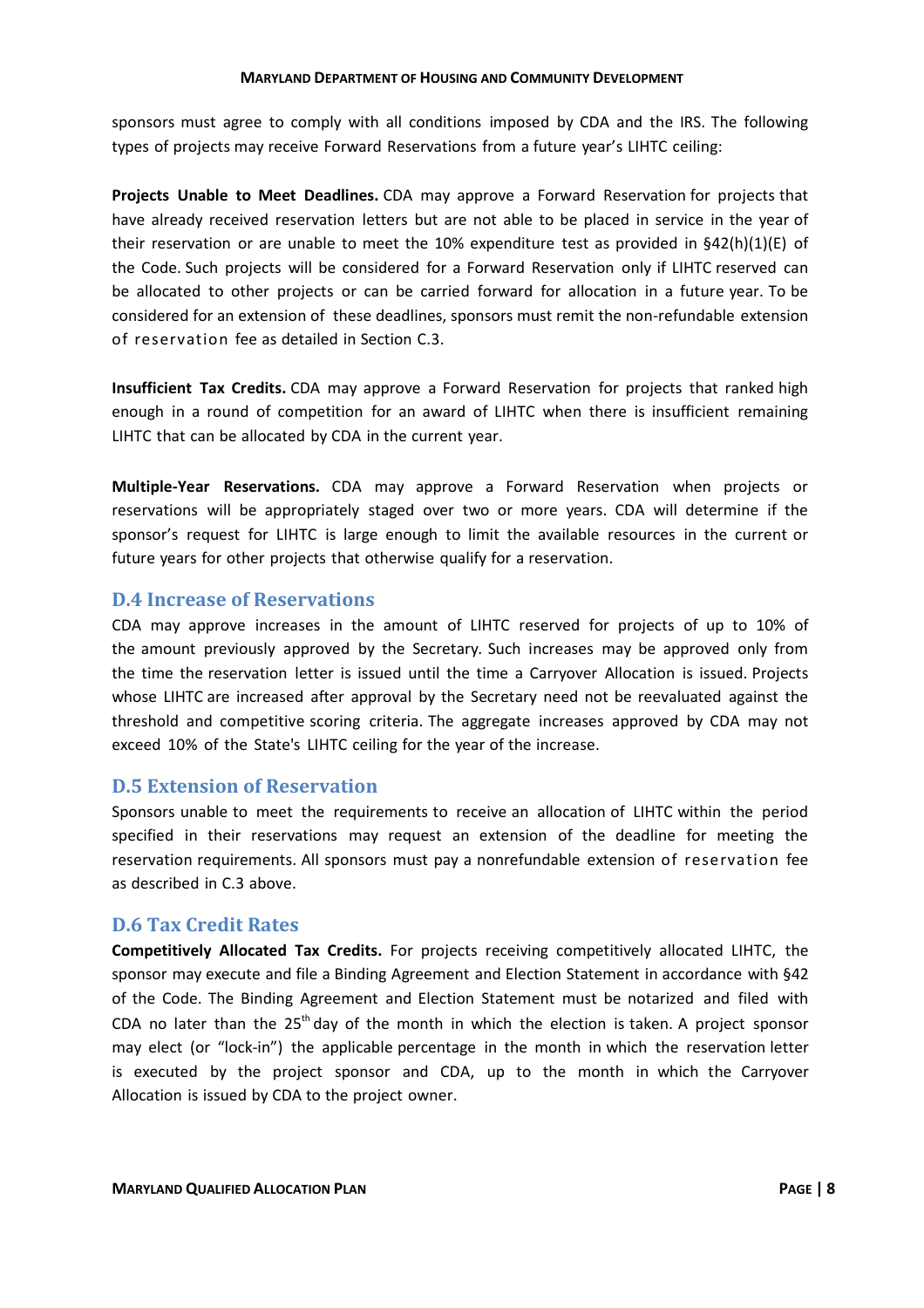It is not necessary to file a Binding Agreement and Election Statement for new construction or substantially rehabilitated buildings that will be placed in service after July 30, 2008 and will receive a Carryover Allocation before January 1, 2014. CDA will assume a 9% credit percentage. However, the use of the 9% rate will not change the amount of credits reserved for the project. At the time of the Carryover Allocation, CDA will elect to either use the 9% applicable percentage and allocate fewer credits than the amount for which the project qualifies (i.e., allocate the reserved amount) or elect to use a tax credit rate lower than 9% in order to establish the amount of credits for which the project qualifies at an amount equal to the reserved amount.

The Binding Agreement and Election Statement must be submitted if the sponsor wishes to elect (or "lock-in") the applicable percentage for the acquisition of existing buildings. The statement must be notarized and filed with CDA no later than the  $25<sup>th</sup>$  day of the month in which the election under §42(b)(1)(A)(ii)(I) of the Code for the applicable percentage is taken.

In accordance with the Code, if a sponsor does not file a Binding Agreement and Election Statement the applicable percentage will be determined by the month each building in the project is placed in service.

**Non-Competitive Tax-Exempt Bond Financed Projects.** For CDA tax-exempt bonds, an Election Statement may be filed with CDA within the month the bonds are sold or in the first 5 days of the following month. The applicable percentage elected is limited to the month in which the bonds are sold.

For projects financed by tax-exempt bonds issued by a local jurisdiction, the sponsor must have the issuer certify the information included in the Election Statement prior to the issuance of the bonds and pursuant to §1.42-8(b)(4)(i) of the IRS Regulations. This Election Statement must be filed with CDA within the month the bonds are sold or in the first 5 days of the following month. As with CDA bonds, the applicable LIHTC rate elected is limited to the month in which the bonds are sold. In accordance with the Code, if a sponsor does not file an Election Statement the applicable percentage will be determined by the month each building in the project is placed in service.

#### <span id="page-11-0"></span>**D.7 Cancellation of Reservation**

Each reservation of LIHTC will be based on the representations made by the sponsor about the qualification of their project under the competitive scoring criteria set forth in this Allocation Plan and Program Guide. As the project is completed and placed in service, the sponsor must show that all of the representations and undertakings made in the application and all competitive scoring criteria are and will continue to be fulfilled to CDA's satisfaction. Failure of a sponsor to show that all representations and undertakings were carried out and all project selection criteria continue to be met may result in cancellation of a reservation. Substantial delays in construction of a project may also result in cancellation of a reservation. As required by federal law, sponsors must certify, at specific points in the process, as to the amount of all federal, State and local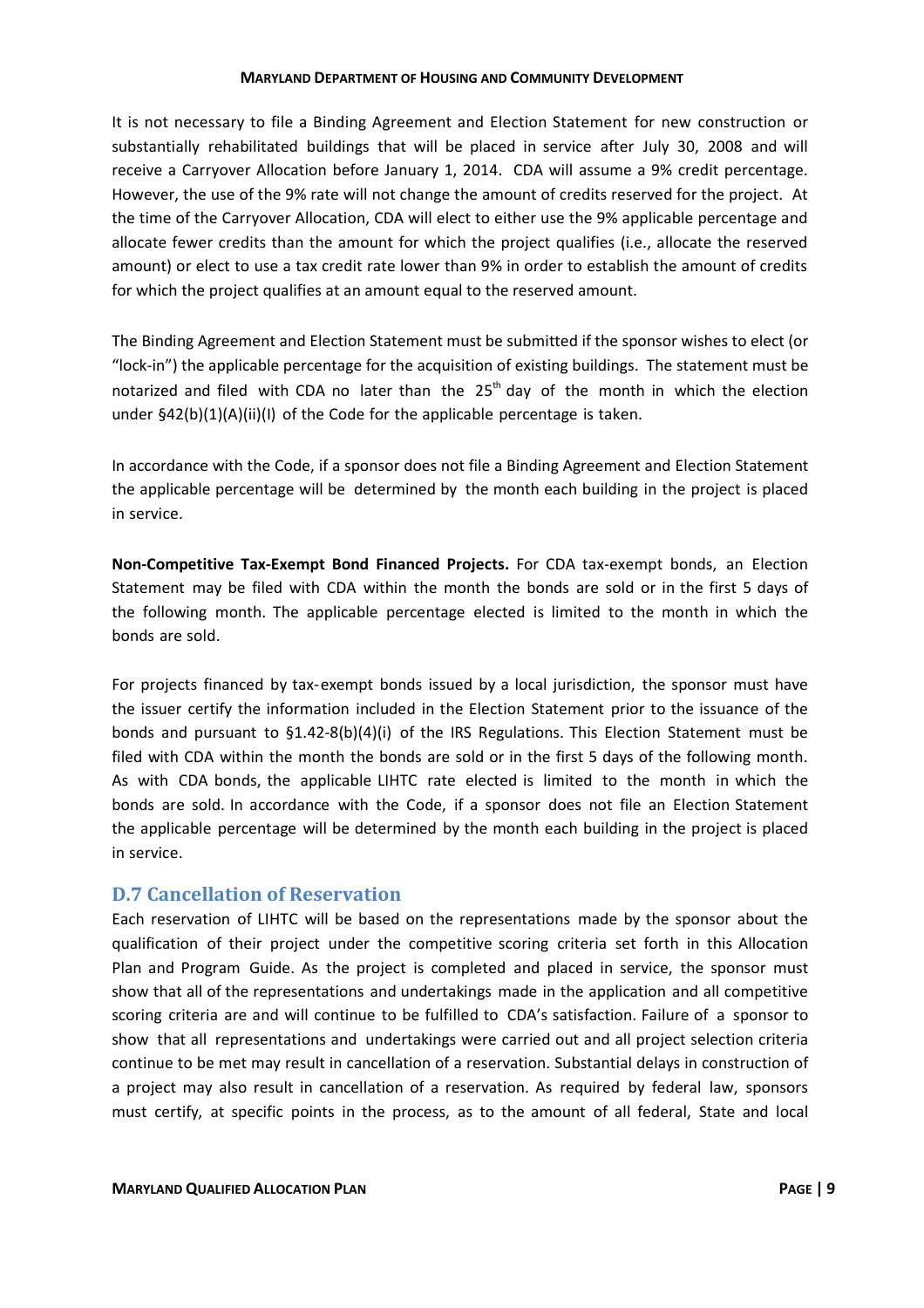subsidies included or expected to be included in their projects. See Section 6 of the Program Guide for more information on the cancellation of reservations.

Failure to submit the certification and supporting documentation will result in cancellation of the reservation. Any LIHTC available from canceled reservations will be awarded to other projects or carried forward in Maryland's unallocated pool.

#### <span id="page-12-0"></span>**D.8 Limitations on Reservations**

Based on the demand for LIHTC and on project rankings, CDA may in its sole discretion limit LIHTC reserved for any one sponsor, for projects in any specific jurisdiction, or substitute CDA multifamily loan funds for the estimated LIHTC equity otherwise lost to the project.

#### <span id="page-12-1"></span>**E. Allocations**

#### <span id="page-12-2"></span>**E.1 In General**

As required by §42 of the Code, sponsors must either place the project in service in the year of reservation or qualify for a binding commitment to carry over LIHTC for up to two additional years (a Carryover Allocation). Under §42(h)(1)(E)(ii) of the Code, to qualify for a Carryover Allocation, a sponsor must (a) incur costs in excess of 10% of the reasonably expected basis of the project (the 10% Expenditure Test) by the date which is 12 months after the date the Carryover Allocation is made and (b) place the project in service by the end of the second year following the year of the Carryover Allocation. Failure to meet these requirements will result in the loss of the LIHTC for the project. As set forth below, CDA requires a more stringent timeline for compliance with the 10% Expenditure Test (i.e. 10 months after the date the Carryover Allocation is made) than that in the Code. **The actual date for 10% Expenditure Test compliance will be set in the reservation document based on the schedule supplied by the sponsor in the project application.**

**Limitations on Eligible Basis.** CDA will exercise its discretion under §42(d)(5)(B)(v) and  $\frac{642(m)(2)}{A}$  and (B) of the Code to limit eligible basis to an amount it determines to be reasonable and necessary for the long term viability of the project as affordable housing. This is not a limitation on the amount of eligible basis allowable to a project under the Code, and a project whose eligible basis allowable under the Code exceeds the feasibility limit imposed by CDA may still be eligible for LIHTC. However, the maximum amount of LIHTC allocated to the project by CDA will be calculated based on the eligible basis limit applicable to that project as determined by the cost limitations and other restrictions contained in the Program Guide.

**State 30% Basis Boost.** As authorized by and to the extent permitted by §42(d)(5)(B)(v) of the Code, CDA may increase the eligible basis of projects by up to 30% (a Basis Boost) if CDA determines that the project or a building in the project needs the Basis Boost to be financially feasible. In making this determination, CDA will consider the following: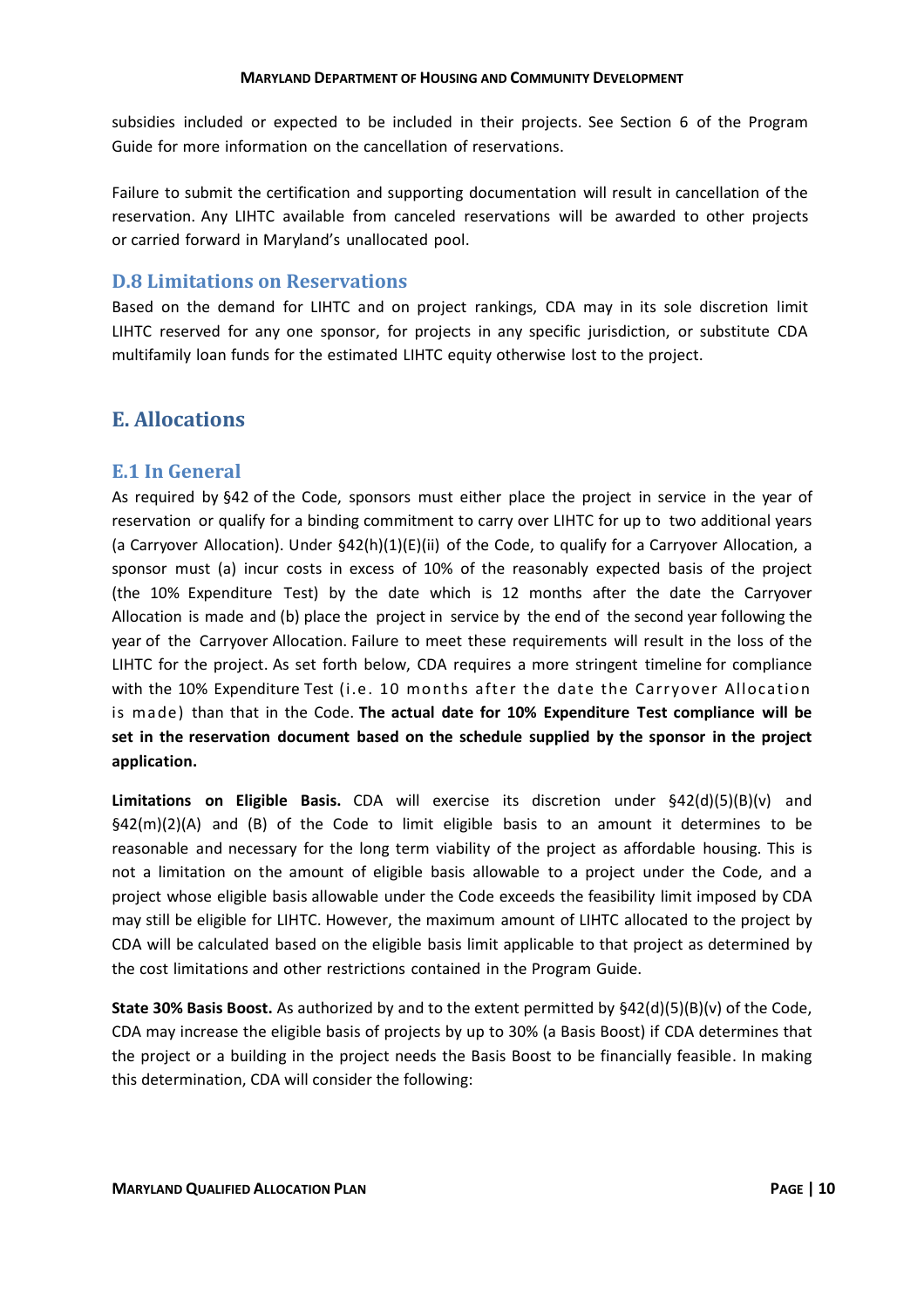- The impact of the additional Basis Boost on a project's need for RHF and its financial feasibility;
- Whether the project will receive points under the competitive scoring criteria by committing to rent at least 10% of its housing units to households with incomes at or below 30% of the area median;
- Whether the project meets the priority project category "Family Housing in Communities of Opportunity" as described in Section 3.1 of the Program Guide; or
- Whether the project will be owned in whole or in part by a public housing authority or a local government.

CDA may make a determination that a project is eligible for a Basis Boost on its own initiative at any time, based upon review of the project's sources and uses, or upon request of the sponsor. A sponsor's request should be submitted at least 30 days in advance of the competitive round deadline and include documentation and certification that a Basis Boost is needed for the project to be financially feasible. Limitations on the maximum amount of rental housings funds, RHF and LIHTC continue to apply to projects receiving a Basis Boost under this section, unless CDA uses its discretion to adjust the amount of RHF and LIHTC to balance the demand for resources as described below.

Projects receiving a Basis Boost because of location in a Qualified Census Tract (QCT) or Difficult Development Area (DDA) are not also eligible to receive the Basis Boost.

**Financing with Other Programs.** Financing from the Shelter and Transitional Housing Facilities Grant Program or Partnership Rental Housing Program may not be included in a project's eligible basis if competitively allocated LIHTC are used. Please contact DHCD before submitting an application for LIHTC for projects involving these programs.

**Balancing Rental Housing Funds and Tax Credits.** To balance the demand for RHFs and LIHTC, CDA reserves the right to adjust the amount of LIHTC as well as RHFs requested in an application. CDA also may substitute other sources of funds for those requested.

**Request for a Carryover Allocation.** Unless ready to be placed in service, a project with a reservation of LIHTC from the current calendar year's LIHTC ceiling must file a request with CDA in order to receive a Carryover Allocation from CDA by December of that year. To qualify for a Carryover Allocation, the sponsor holding a current year reservation must submit a request in the form prescribed by CDA no later than October 1 of that year. The application must be accompanied either by a certification of 10% Expenditure Test compliance or a certification of expenditures to date. The certification of expenditures to date must be submitted if the 10% Expenditure Test will not be met by December 1 and LIHTC are reserved from the current calendar year's credit ceiling. The request also must be accompanied by evidence that all required fees as detailed in Section C.3 have been remitted as required.

**The 10% Expenditure Test.** CDA requires sponsors to complete the Department's Affidavit of Utilization of a Reservation no later than 10 months from the date of the Carryover Allocation, which states the sponsor has incurred costs in excess of 10% of the reasonably expected basis of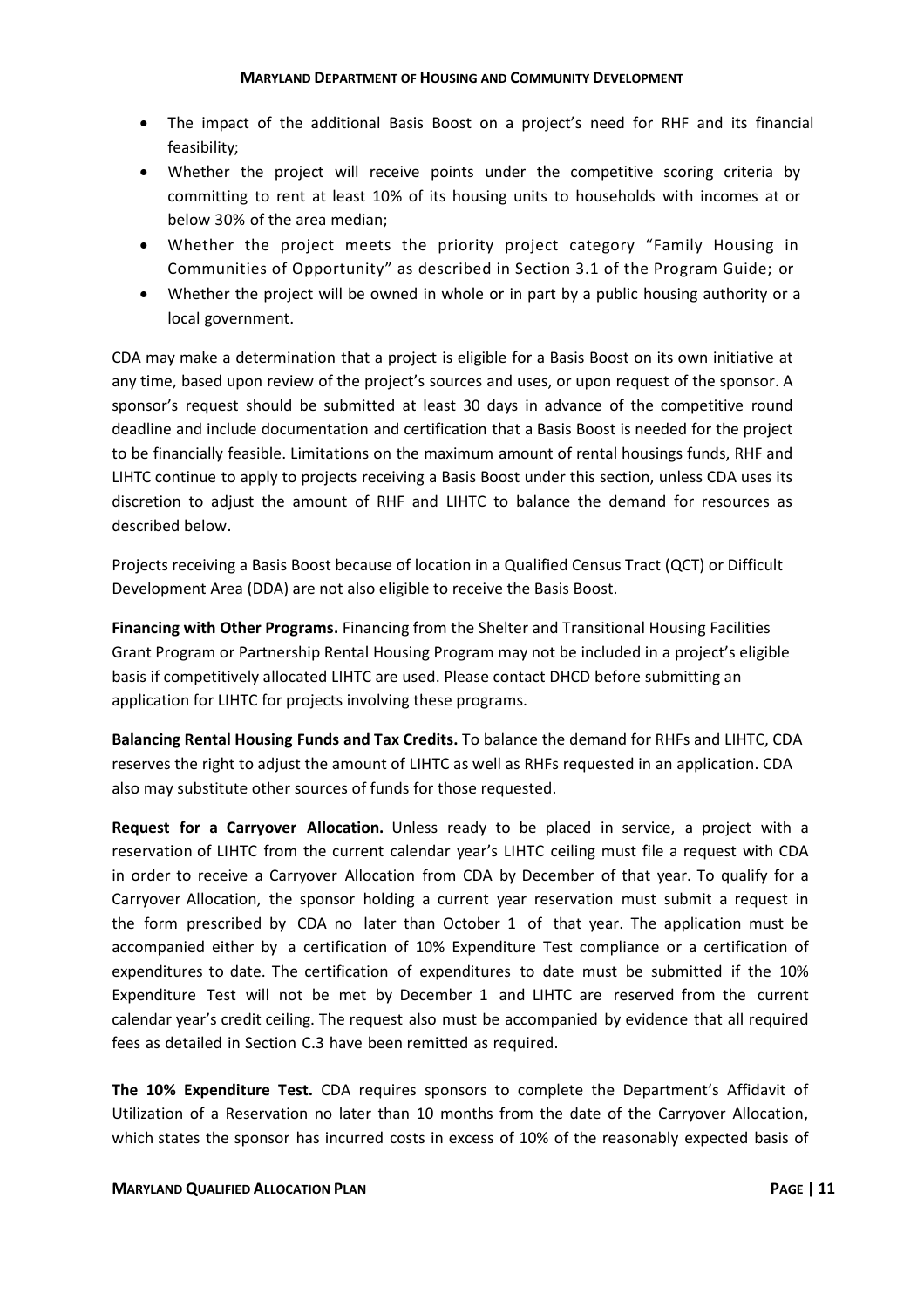the project. If a sponsor has not met the 10% Expenditure Test by the applicable deadline, then the Carryover Allocation may be canceled unless the sponsor can present a plan of action showing that the 10% Expenditure Test will be satisfied within the timeframe permitted under §42 of the Code. To be considered for an extension of the 10% Expenditure Test deadline, sponsors must submit a properly completed Affidavit of Utilization of a Reservation form indicating the extension request and the nonrefundable extension fee for each month's extension at the time of the request as detailed in Section C.3. Requests for extensions must be approved by the Director of Multifamily Housing for CDA.

To meet the requirements of the certification of expenditures to date or the 10% Expenditure Test described above, the sponsor must submit a third-party attorney's or certified public accountant's certification that is acceptable to CDA. The certification must include an itemization of the project's reasonably expected basis and the costs incurred. Alternatively, the sponsor may prepare and submit a certification and itemization of the project's reasonably expected basis and the costs incurred, along with supporting documentation acceptable to CDA.

Failure to submit the certification and supporting documentation will result in cancellation of the reservation or allocation. Any LIHTC available from canceled reservations or allocations will be awarded to other projects or carried forward in Maryland's unallocated pool.

**While CDA is required to verify that a project has satisfied this 10% expenditure test, CDA makes no determination of the test's sufficiency with respect to the Code or the IRS. As with all other matters under §42 of the Code, sponsors and investors must rely on their own professionals to determine whether the 10% Expenditure Test has been satisfied.**

**Placed in Service Evaluation.** CDA will issue IRS Form(s) 8609, certifying the allocation of LIHTC to a project, at the time the buildings are placed in service. The form is needed for the sponsor to claim LIHTC on the project. Before the IRS Form(s) 8609 is issued and no later than three months after the close of the first year in which LIHTC are taken, CDA must receive from the sponsor the documentation specified below, as well as any additional documentation requested. As required by the Code, CDA will undertake a final evaluation of each project to determine the amount of LIHTC needed to make the project financially feasible. While CDA will use its best efforts to complete this review as soon as possible, sponsors are advised that the review process may take as long as 90 days to complete. Only the amount of LIHTC needed for financial feasibility and viability of the project as a qualified low income housing project throughout the 15 year compliance period will be allowed. Any additional LIHTC previously allocated to the project will be returned to CDA.

**Date Project Placed in Service.** In order to demonstrate that a project has been placed in service, the sponsor must provide use and occupancy permits for each building in the project. If the project involves rehabilitation, or the local jurisdiction does not issue use and occupancy permits, the sponsor may provide other evidence acceptable to CDA for the month the project was placed in service.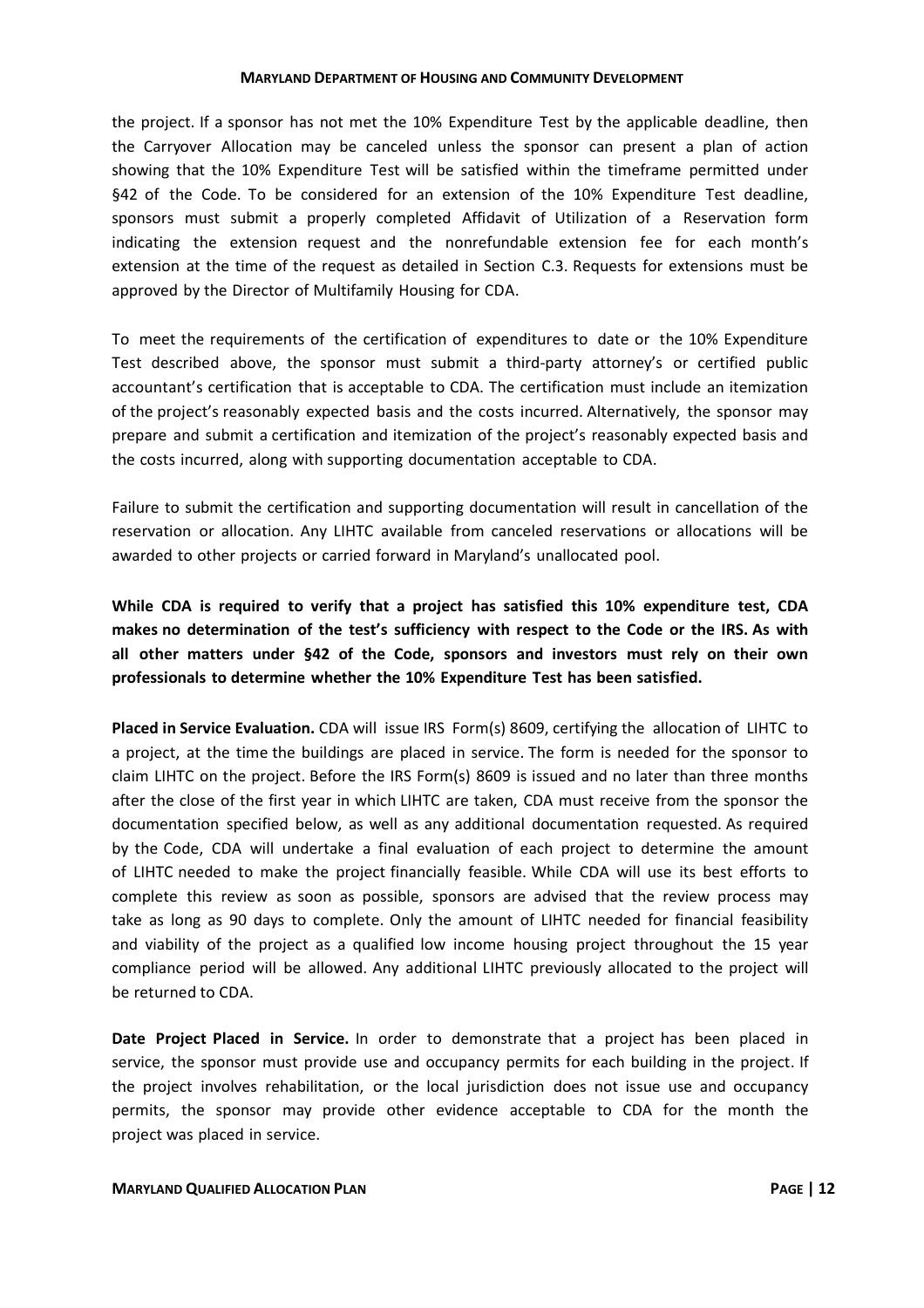**Cost Certification.** Each sponsor must submit a cost certification or other statement of costs, certified by the sponsor, detailing the total sources and uses of funds for the project and containing a statement of the project's eligible basis for each building in the project. The cost certification must be prepared by a third-party qualified professional. For projects financed by the Rural Housing Service of Rural Development, an agency of the U.S. Department of Agriculture, or insured by the Federal Housing Administration (FHA), the federal cost certification may be submitted if it includes the total sources and uses of funds for the project.

**Limited Partnership/LLC Operating Agreement.** Each sponsor must provide to CDA a copy of the most recent fully executed limited partnership agreement or limited liability company operating agreement, including all amendments, attachments and exhibits.

**Extended Low-Income Housing Covenant (LIHTC Covenant).** Each sponsor must submit a copy of the LIHTC Covenant in the form required by CDA, with evidence that it has been recorded. CDA may require as condition of release of the IRS Form(s) 8609 that projects with more than a single building submit a recorded amendment to the LIHTC Covenant specifying the actual applicable fraction for each building in the project.

If the required documentation described above is not submitted by the sponsor within the required timeframe, CDA may cancel all or a portion of LIHTC allocated to the project as provided by the Code and the following section of this Allocation Plan. If the project owner elects to defer the first year of the credit period, CDA must be notified by the sponsor in writing no later than the initial placed in service deadline provided by the Carryover Allocation.

Final IRS Form(s) 8609 issuance is subject to the resolution of all outstanding CDA issues and fees including fees owed the Division of Credit Assurance, compliance fees and unresolved compliance issues. It is recommended that the sponsor obtain from CDA an up to date list of the required documents pertaining to the individual project for proper and timely processing of the IRS Form(s) 8609.

#### <span id="page-15-0"></span>**E.2 Allocation Amendment**

Sponsors requesting amendments to the IRS Form(s) 8609 already issued by CDA where the requested amendment is not the result of an administrative error by CDA must pay a nonrefundable Allocation Amendment fee of \$4,000 with the request.

#### <span id="page-15-1"></span>**E.3 Cancellation of Allocation**

Each allocation of LIHTC will be based on the representations made by the sponsor about the qualification of their project under the competitive scoring criteria set forth in the Program Guide. As the project is completed and placed in service, the sponsor must show that all of the representations and undertakings made in the application and all competitive scoring criteria are and will continue to be fulfilled to CDA's satisfaction. Failure of a sponsor to show that all representations and undertakings were carried out and all project selection criteria continue to be met may result in cancellation of an allocation. Substantial delays in completing a project may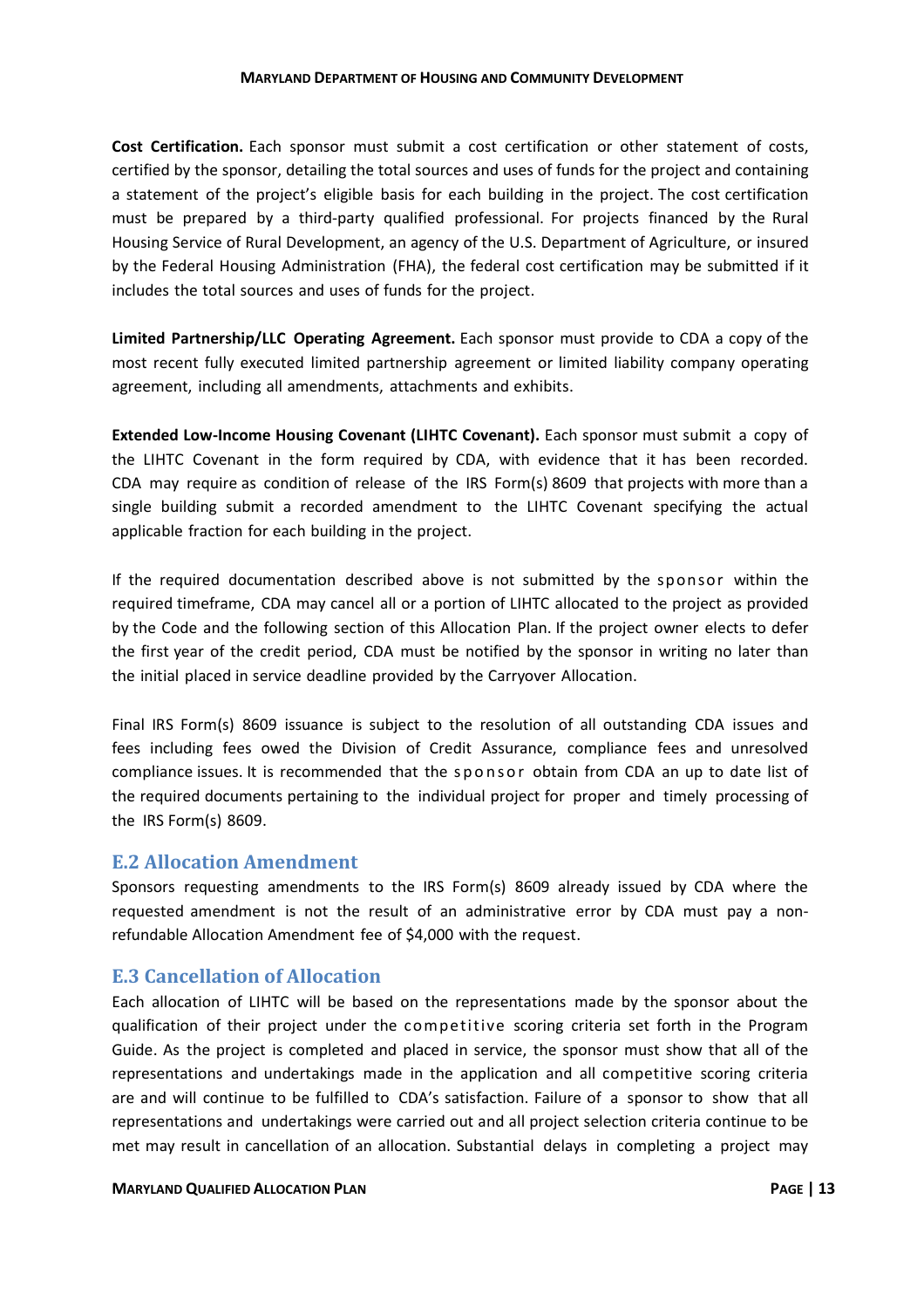also result in cancellation of an allocation. Sponsors must certify, at each point in the process, as to the amount of all federal, State and local subsidies included or expected to be included in their project.

Failure to submit the certification and supporting documentation will result in cancellation of the allocation. In general, any LIHTC available from canceled allocations will be awarded to other projects or carried forward in Maryland's unallocated pool.

Notwithstanding any other provision of this Allocation Plan, where (i) a project has not been placed in service by the date required or it is apparent that a project will not be placed in service by the date required, (ii) such failure is due to circumstances beyond the sponsor's control, and (iii) the sponsor has returned its Carryover Allocation in the last quarter of the calendar year or, at CDA's sole discretion, an earlier time, CDA may reserve LIHTC in an amount not to exceed the amount of LIHTC returned, and may allocate such LIHTC to the sponsor from the current or future year's LIHTC ceiling.

In order to effect an allocation under such conditions, the following conditions must be met: (i) prior to returning the allocation, the sponsor must provide written notice to the Maryland LIHTC Program Administrator via certified mail, describing (a) the circumstances causing the delay, (b) all remedial measures attempted by the sponsor to mitigate the delay, and (c) any other pertinent information relating to the delay; and (ii) the Secretary must find and determine that (a) the delay was caused by circumstances beyond the sponsor's control, (b) the sponsor exercised due diligence in seeking to resolve the circumstances causing the delay, (c) the sponsor's project in all respects, except the time placed in service, still meets the conditions upon which LIHTC were originally allocated, and (d) the project is still desirable in terms of meeting affordable housing needs. The written notice from the sponsor seeking to return LIHTC and the Secretary's determination described above may be executed in advance of the actual return of LIHTC. For example, such notice and determination could occur prior to initial closing of a DHCD loan and the determination could specify the actual timeframe for return of the credits to the state at a future date.

#### <span id="page-16-0"></span>**F. Non-Profit Set-Aside**

As required by §42(h)(5)(A) of the Code a minimum of 10% of the total LIHTC available for allocation must be set aside annually for projects involving qualified nonprofit organizations (the Non-Profit Set-Aside). CDA agrees to satisfy this federal requirement first by making awards, consistent with the scores determined in accordance with the Program Guide, to the top rated projects in which 100% of the controlling interest is held by nonprofit organizations. If there are not enough such projects in a competitive round to meet the federal requirement, CDA will include the highest scoring projects in which the controlling interest is held by a nonprofit/for-profit joint venture to meet the Non-Profit Set-Aside. Additional set-aside categories and amounts may be established periodically by CDA, by amendment to this Allocation Plan, to address particular needs. Other than the required Non- Profit Set-Aside, set-aside amounts shall have an expiration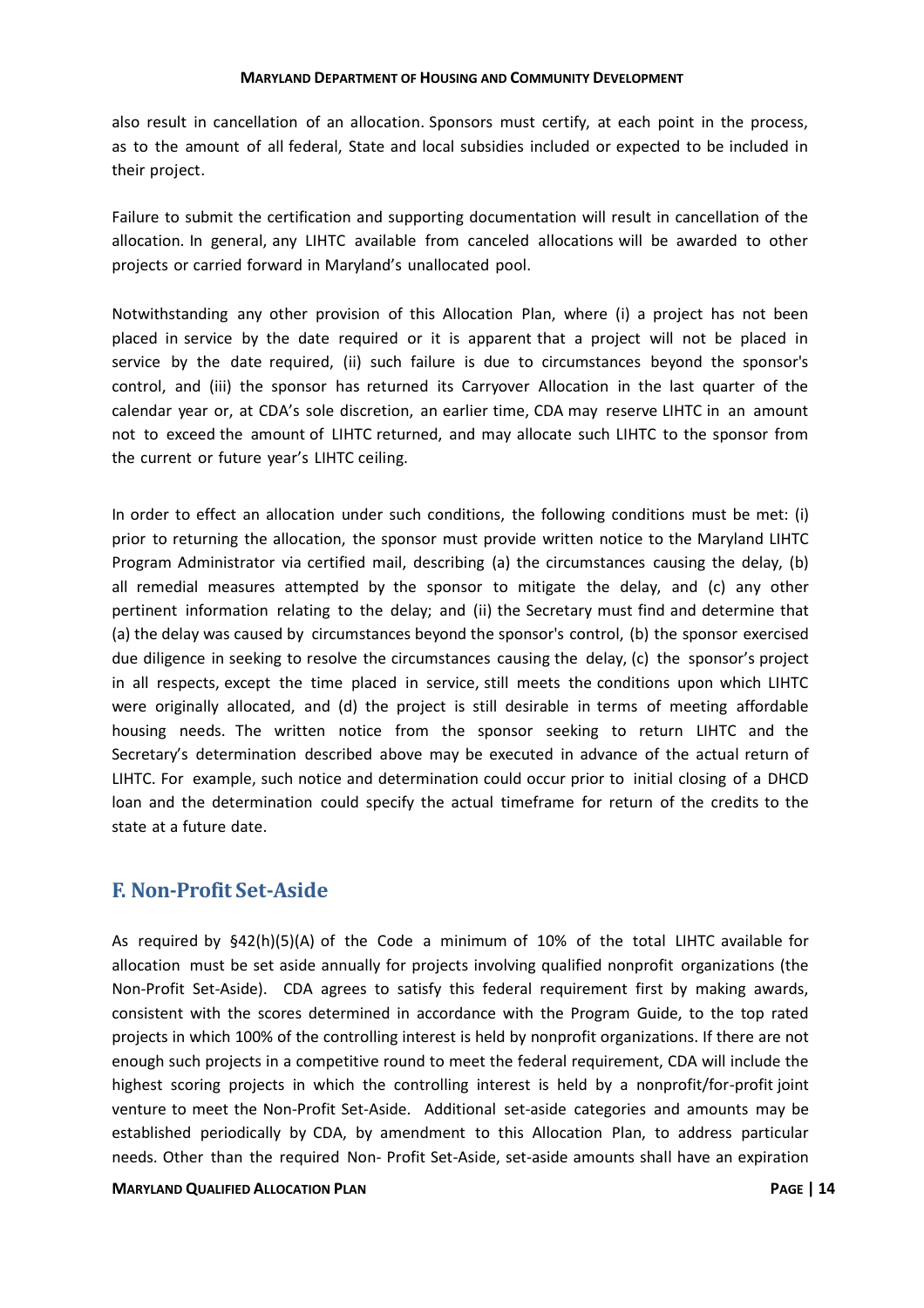date established by CDA, at which time uncommitted LIHTC will revert to the general pool of LIHTC available to all qualified projects.

## <span id="page-17-0"></span>**G. Allocation Criteria**

CDA has developed allocation criteria for use in selecting projects for LIHTC allocations. The allocation criteria include the following in accordance with §42(m)(2)(C) of the Code: project location; housing needs characteristics; project characteristics, including whether the project includes the use of existing housing as part of a community revitalization plan; sponsor characteristics; tenant populations with special housing needs; public housing waiting lists; tenant populations of individuals with children; projects intended for eventual tenant ownership; the energy efficiency of the project; and the historic nature of the project. Additional allocation criteria include: serving the lowest income residents; serving qualified residents for the longest periods; location in qualified census tracts; and participation of local tax-exempt organizations. **The allocation criteria are set forth in detail in the Program Guide.**

The application material (the Multifamily Rental Financing Application Submission Package), which may be revised from time to time, requests information concerning how the project meets the allocation criteria. This information will be used by CDA to assign points to projects based on the allocation criteria. The order of priority for reserving or allocating available LIHTC to projects will be determined by rating and ranking projects in accordance with the number of points received.

The allocation criteria reflect requirements of §42 of the Code and other relevant federal laws, State housing needs, and DHCD policies. While the criteria set forth in this Allocation Plan and the Program Guide will be used to evaluate whether projects meet D HCD's housing objectives, projects will also be evaluated on their financial feasibility and viability as low-income housing projects. The determination that a project will receive an allocation of LIHTC rests solely with CDA.

The Program Guide includes information regarding CDA's criteria, requirements, and policies for administering the Maryland LIHTC Program. **The Program Guide incorporates many of the federal requirements for LIHTC but is not intended to replace or fully represent the LIHTC requirements under §42 of the Code. If there is a conflict between a requirement of this Allocation Plan or the Program Guide and the requirements of §42 of the Code, the more restrictive requirement shall apply in the sole discretion of CDA.**

## <span id="page-17-1"></span>**H. Project Monitoring**

#### <span id="page-17-2"></span>**H.1 Introduction**

The Code requires CDA to include in its Allocation Plan a procedure that CDA will follow in monitoring LIHTC projects for noncompliance with the provisions of §42 of the Code and in notifying the IRS of any noncompliance of which CDA becomes aware. Treasury Regulation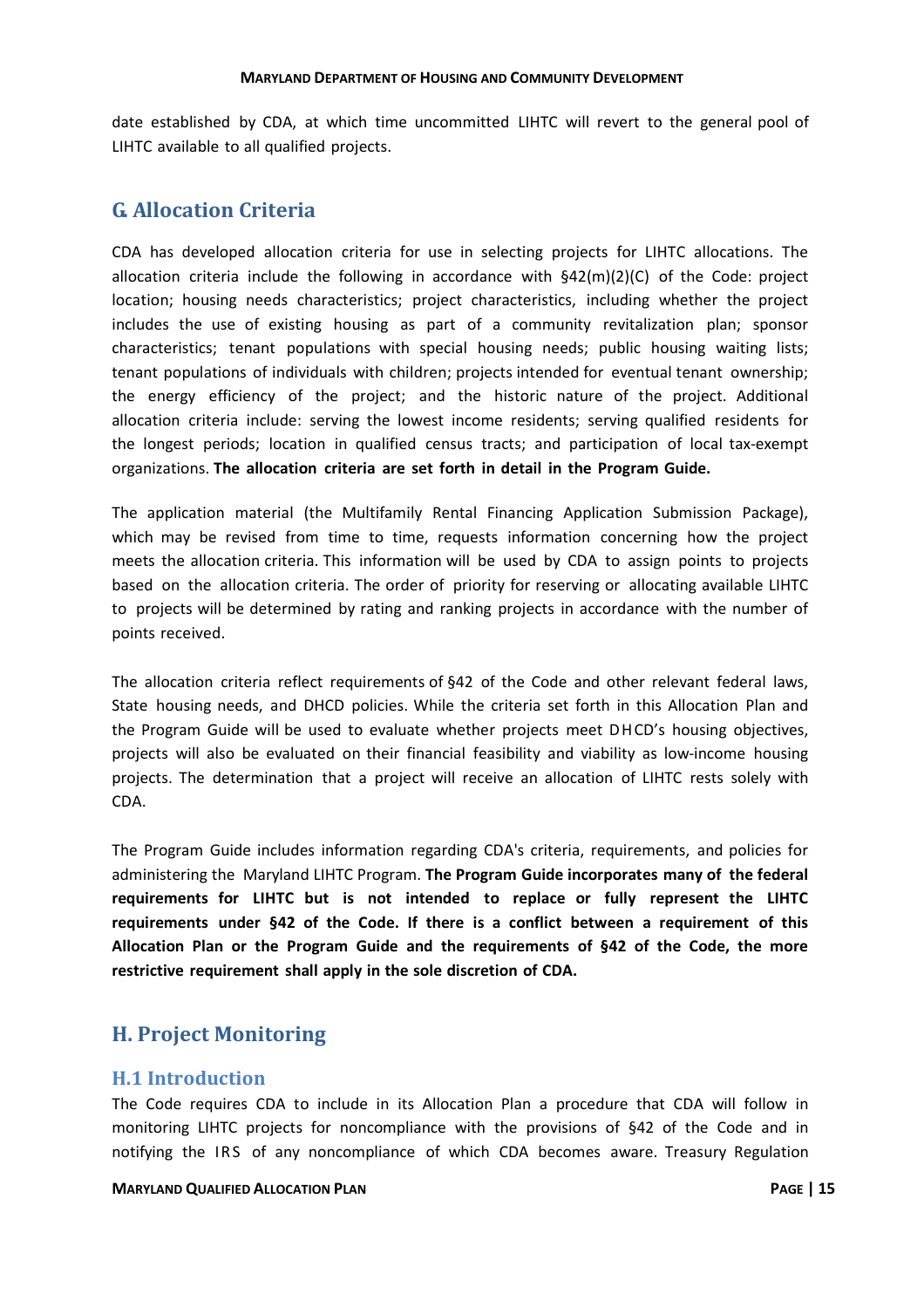§1.42-5 sets forth minimum standards that the monitoring procedures must meet in order for this Allocation Plan to meet Code requirements. Compliance with the requirements of §42 is the responsibility of the sponsor of the building for which LIHTC is allowable. CDA's obligation to monitor for compliance with the requirements of §42 does not make CDA liable for a project owner's noncompliance.

CDA adopts the following requirements for evaluating compliance with §42 of the Code and the Maryland LIHTC Program. These minimum standards may be modified or amended in CDA's sole discretion by amendment to this Allocation Plan.

#### <span id="page-18-0"></span>**H.2 Recordkeeping and Record Retention**

**Recordkeeping.** The project owner must keep records for each qualified low-income building in the project that reflect the following for each year throughout the term of the Extended Use Period in effect for that project:

- (i) The total number of residential rental units in the building (including the number of bedrooms and the size in square feet of each residential rental unit);
- (ii) The percentage of residential rental units in the building that are low-income units;
- (iii) The rent charged on each residential rental unit in the building (including any utility allowances);
- (iv) The number of occupants in each low-income unit, but only if rent is determined by the number of occupants in each unit under §42(g) (2) of the Code;
- (v) The low-income unit vacancies in the building and information that shows when, and to whom, the next available units were rented;
- (vi) The annual income certification of each low-income tenant per unit unless exempt from annual income recertification for a building occupied entirely by low-income tenants (See part (v) of Review under Certification and Review);
- (vii) Documentation to support each low-income resident's income certification, unless exempt (See part (v) of Review under Certification and Review);
- (viii) The eligible basis and qualified basis of the building at the end of the first year of the credit period; and
- (ix) The character and use of the nonresidential portion of the building included in the building's eligible basis under §42(d) of the Code.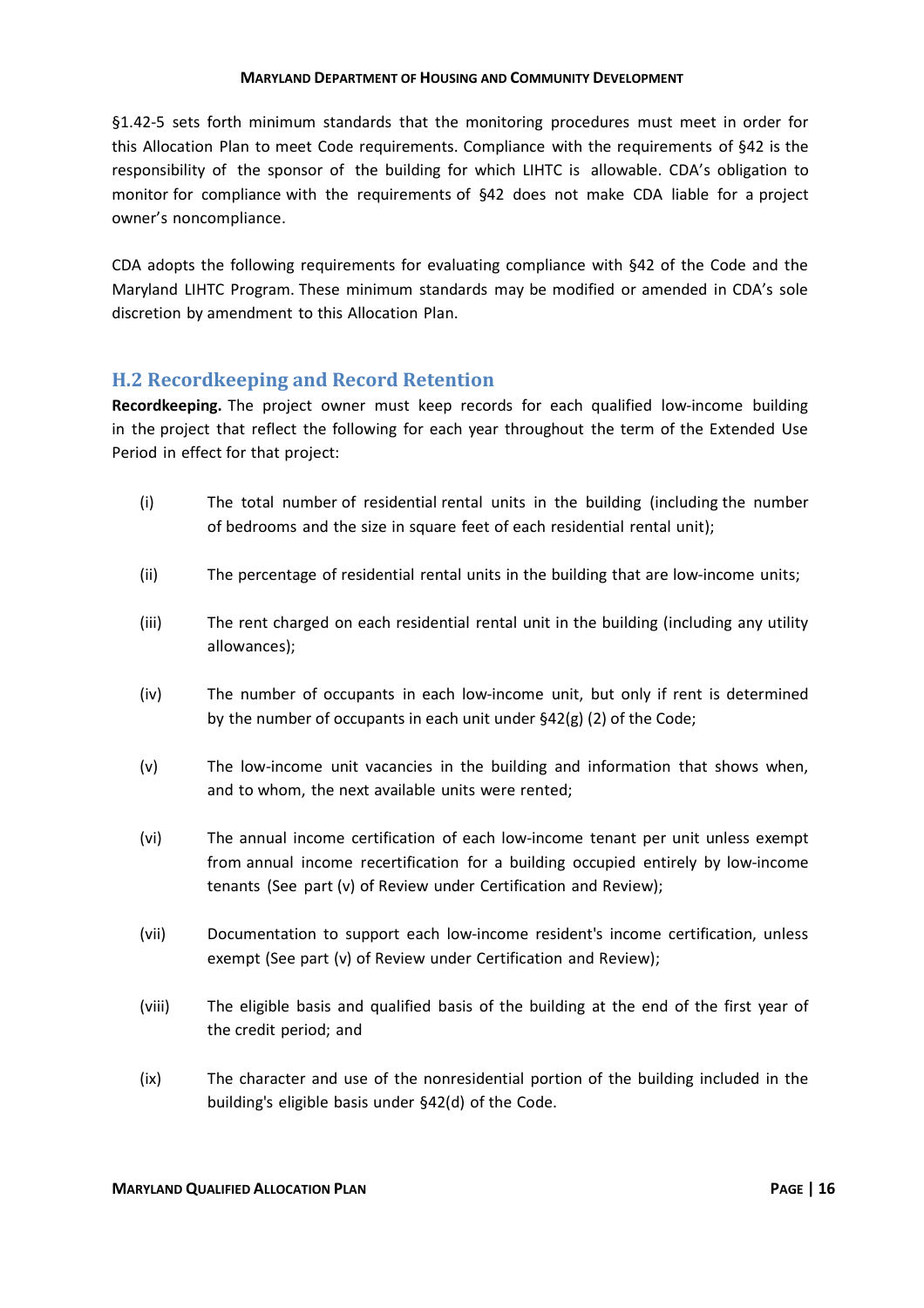**Record Retention.** The project owner must retain the records described above for at least six (6) years after the due date (with extensions) for filing the federal income tax return for that year. The records for the first year of the credit period (defined in Code  $\frac{642(f)(1)}{2}$ ), however, must be retained for at least six (6) years beyond the due date (with extensions) for filing the federal income tax return for the last year of the Compliance Period (defined in Code §42(i)(1)) of the building.

**Building Inspection Record Retention.** The project owner must retain the original local health, safety, or building code violation reports or notices that were issued by the State or local government unit for CDA's inspection. Retention of the original violation reports or notices is not required once CDA reviews the violation reports or notices and completes its inspection, unless the violation remains uncorrected.

#### <span id="page-19-0"></span>**H.3 HUD Reporting Requirements**

Pursuant to the Housing and Economic Recovery Act of 2008 (HERA), specifically at 42 USC Section 1437z-8, CDA is obligated to furnish to the U.S. Department of Housing and Urban Development (HUD), no less than annually, the following information about the tenants of each project that receives LIHTC: race, ethnicity, family composition, age, income, use of rental assistance under section 8(o) of the United States Housing Act of 1937 or other similar assistance, disability status, and monthly rental payments. Accordingly, the project owner shall provide such information to CDA in the form and at the times required by CDA in order to permit CDA to comply with its obligations as may be amended by HUD from time to time.

#### <span id="page-19-1"></span>**H.4 Certification and Review**

**Certification.** The project owner must certify to CDA at least annually, in a form acceptable to CDA and under penalty of perjury, that for the preceding 12-month period:

- (i) The project met the requirements of:
	- a. The 20-50 test under  $\frac{642(g)(1)(A)}{2}$  of the Code, or the 40-60 test under  $\frac{642(g)(1)}{B}$  of the Code, whichever minimum set-aside test was applicable to the project; and
	- b. If applicable to the-project, the 15-40 test under  $\frac{642(g)(4)}{g}$  and  $\frac{5142(d)(4)(B)}{g}$  of the Code for "deep rent skewed" projects;
- (ii) There was no change in the applicable fraction (as defined in  $\S42(c)(1)(B)$  of the Code) of any building in the project, or that there was a change, and a description of the change;
- (iii) The project owner has received an annual income certification from each lowincome resident, and documentation to support that certification, unless exempt (See part (v) of Review under Certification and Review);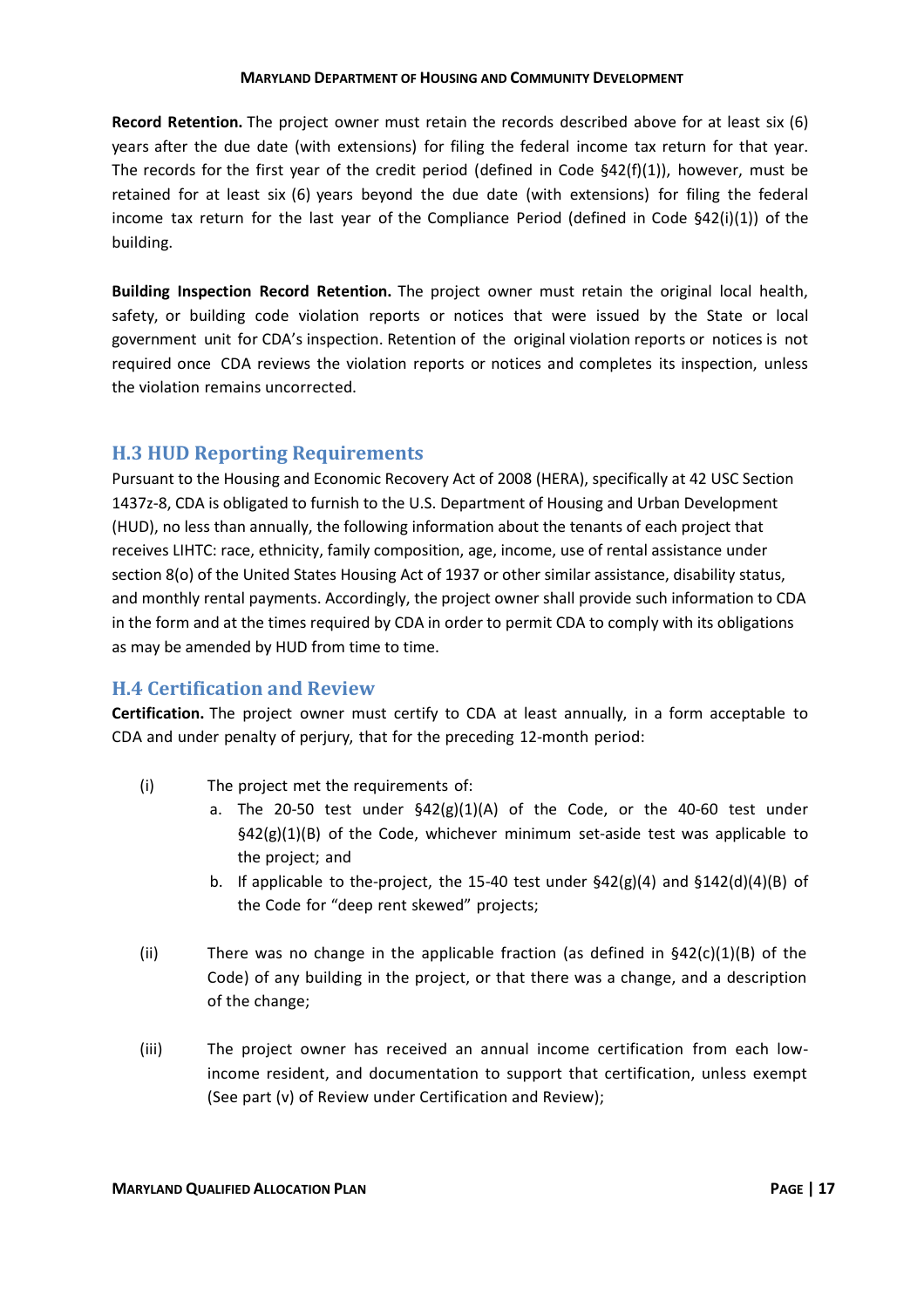- (iv) Each low-income unit in the project was rent-restricted under §42(g)(2) of the Code;
- (v) All units in the project were for use by the general public, including the requirement that no finding of discrimination under the Fair Housing Act, 42 U.S.C. 3601-3619, occurred for the project. For these purposes, a "finding of discrimination" includes an adverse final decision by the Secretary of HUD under 24 CFR 180.680, an adverse final decision by a substantially equivalent state or local fair housing agency under 42 U.S.C. 3616a(a)(1), or an adverse judgment from a federal court;
- (vi) The buildings and low-income units in the project were suitable for occupancy, taking into account local health, safety, and building codes (or other habitability standards). The State or local government unit responsible for making local health, safety, or building code inspections did not issue a violation report for any building or low-income unit in the project. If the responsible governmental unit issued a violation report or notice, the project owner must attach a statement summarizing the violation report or notice or a copy of the violation report or notice to the annual certification submitted to CDA. In addition, the project owner must state whether the violation has been corrected;
- (vii) There was no change in the eligible basis (as defined in §42(d) of the Code) of any building in the project, or if there was a change, the nature of the change;
- (viii) All tenant facilities included in the eligible basis under §42(d) of the Code of any building in the project, such as swimming pools, other recreational facilities, and parking areas, were provided on a comparable basis without charge to all tenants in the building;
- (ix) If a low-income unit in the project became vacant during the year, reasonable attempts were or are being made to rent that unit or the next available unit of comparable or smaller size to tenants having a qualifying income before any units in the project were or will be rented to tenants not having a qualifying income;
- (x) If the income of tenants of a low-income unit in the project increased above the limit allowed in  $\S42(g)(2)(D)(ii)$  of the Code, the next available unit of comparable or smaller size in the building was or will be rented to residents having a qualifying income;
- (xi) An extended low-income housing commitment as described in §42(h)(6) of the Code was in effect, including the requirement under  $\S42(h)(6)(B)(iv)$  of the Code that a project owner cannot refuse to lease a unit in the project to an applicant because the applicant holds a voucher or certificate of eligibility under section 8 of the United States Housing Act of 1937;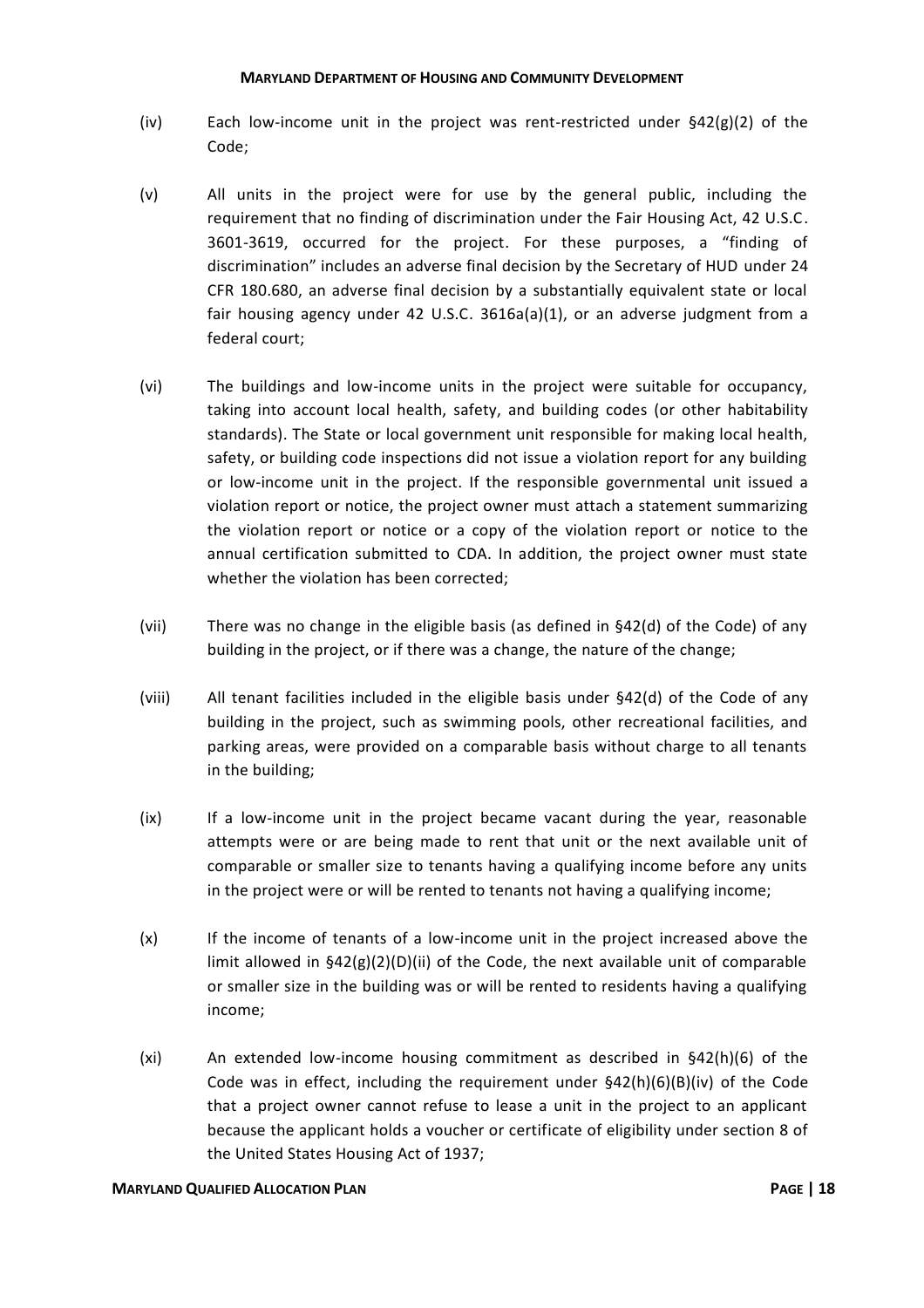- (xii) The project owner has complied with  $\frac{642(h)(6)(E)(ii)}{10}$  and has not evicted or terminated the tenancy of an existing tenant of any low-income unit other than for good cause; and
- (xiii) All low-income units in the project were used on a non-transient basis (except for transitional housing for the homeless provided under §42(i)(3)(B)(iii) of the Code or single-room occupancy units rented on a month-by-month basis under §42(i)(3)(B)(iv) of the Code).

#### **Review.**

- (i) CDA will conduct on-site inspections of all buildings in all low-income housing projects by the end of the second calendar year following the year the last building in the project is placed in service and, for at least 20 percent of the project's lowincome units, inspect the units and review the low-income certifications, the documentation supporting the certifications, and the rent records for the tenants in those units;
- (ii) At least once every 3 years throughout the Extended Use Period, CDA will conduct on- site inspections of all buildings in all low-income housing projects and, for at least 20 percent of the project's low-income units, inspect the units and review the low-income certifications, the documentation supporting the certifications, and the rent records for the tenants in those units;
- (iii) CDA will randomly select which low-income units and tenant records are to be and reviewed. The review of tenant records may be undertaken wherever the project owner maintains or stores the records (either on-site or off-site). The units and tenant records to be inspected and reviewed will be chosen in a manner that will not give project owners of low- income housing projects advance notice that a unit and tenant records for a particular year will or will not be inspected and reviewed. However, CDA may give a project owner reasonable notice that an inspection of the building and low-income units or tenant record review will occur so that the project owner may notify tenants of the inspection or assemble tenant records for review;
- (iv) At the sole discretion of CDA, the review of annual certifications may be waived for buildings of which 50% or more of the aggregate basis (taking into account the building and the land) is financed with the proceeds of tax-exempt bonds, if CDA has entered into an agreement with the tax-exempt bond issuer that requires the issuer to provide information concerning the income and rent of the tenants in the building. At its discretion, CDA may assume the accuracy of the information provided by the tax-exempt bond issuer without verification, or seek such additional verification as it deems appropriate. CDA will review the information and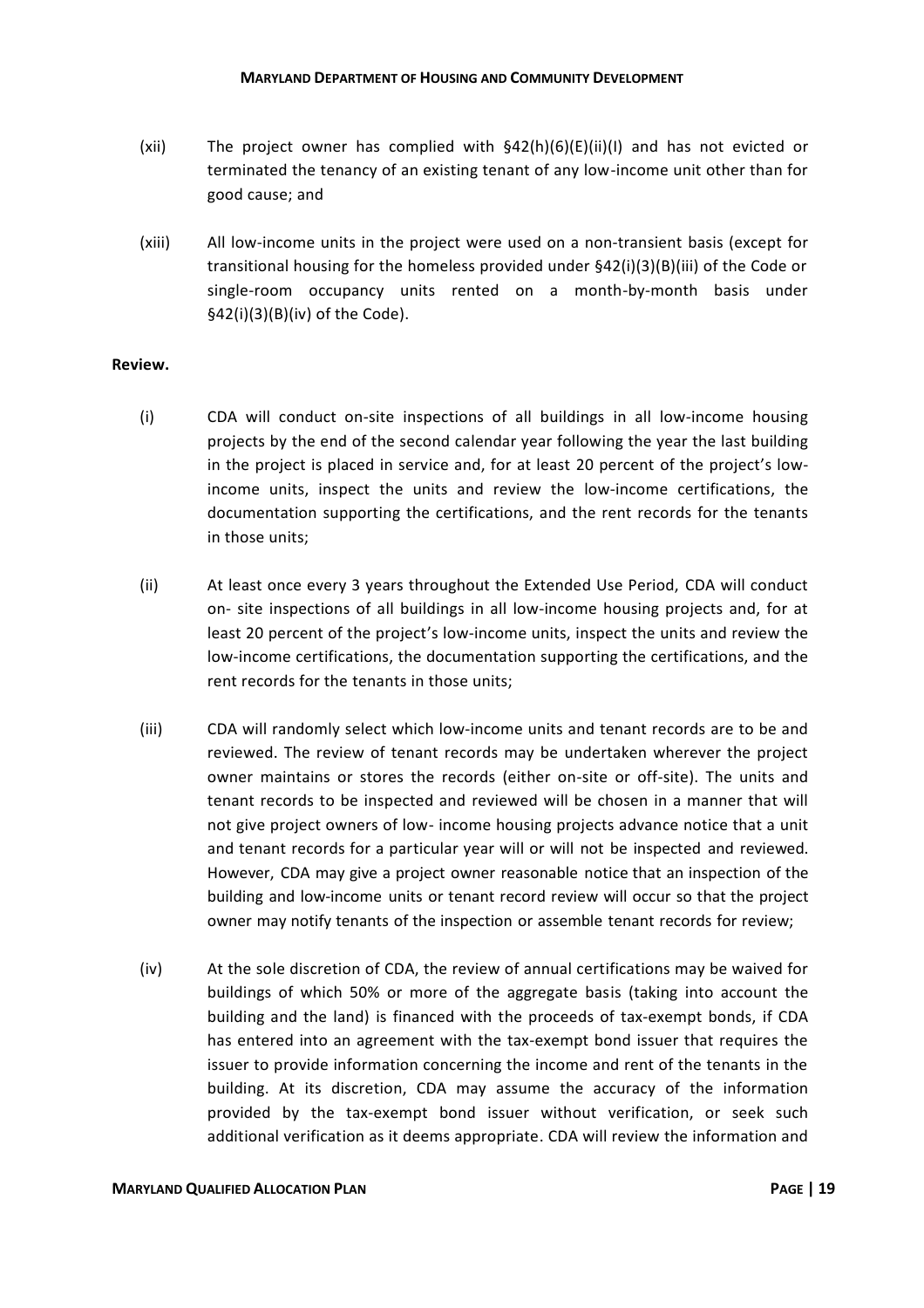determine that the income limitation and rent restriction of  $\S$ §42(g)(1) and (2) of the Code are met. If the information is not sufficient for CDA to make this determination, CDA will request the necessary additional rent and income information from the project owner. CDA will notify the project owner in writing if no evidence of noncompliance has been found; and

(v) The Code allows an exemption for buildings with 100% low income housing LIHTC units from the annual tenant recertification requirements set forth in Sections 42(g)(8)(B),  $1.42-5(b)(1)(vi)$  and (vii), and  $1.42-5(c)(1)(iii)$  of the Code, but allows states to set more stringent standards.

> CDA will administer the annual tenant recertification requirement exemption as follows:

- This exemption will not automatically apply to projects with the following financing or funding sources: Section 8 Project-Based Rental Assistance Program, Rural Housing Service Program, and/or the Maryland Partnership Rental Housing Program. For these projects, the project owner should contact the funding source for its current requirements and contact CDA in order to apply for the exemption.
- Effective January 1, 2009, exempt projects are those meeting the following requirements: 1) 100% of the units in the project are low income housing LIHTC units; 2) 24 months have passed since the end of the calendar year when the last building in the project was placed in service so that at a minimum all initial households in the project have been recertified at least once; 3) CDA's first on-site physical inspection and file review process has been completed satisfactorily; and 4) the project has no outstanding or uncorrected issues of non-compliance.

Once a project has met the requirements of subsection II above, the project owner will not be required to keep records that show an annual income recertification of all the low-income tenants in the building who have previously had their annual income verified, documented, and certified through the initial certification and the first annual recertification. However, the project owner must obtain from each household an annual self-declaration of income which will not be required to be verified and which must be maintained in the project tenant files. Projects covered by subsection I above and approved for the exemption by CDA, must also meet the requirements of subsection II above.

This exemption approved under this section remains in effect until the end of the 15-year compliance period. The recertification exemption will not prevent a project owner from having to produce documentation to verify the project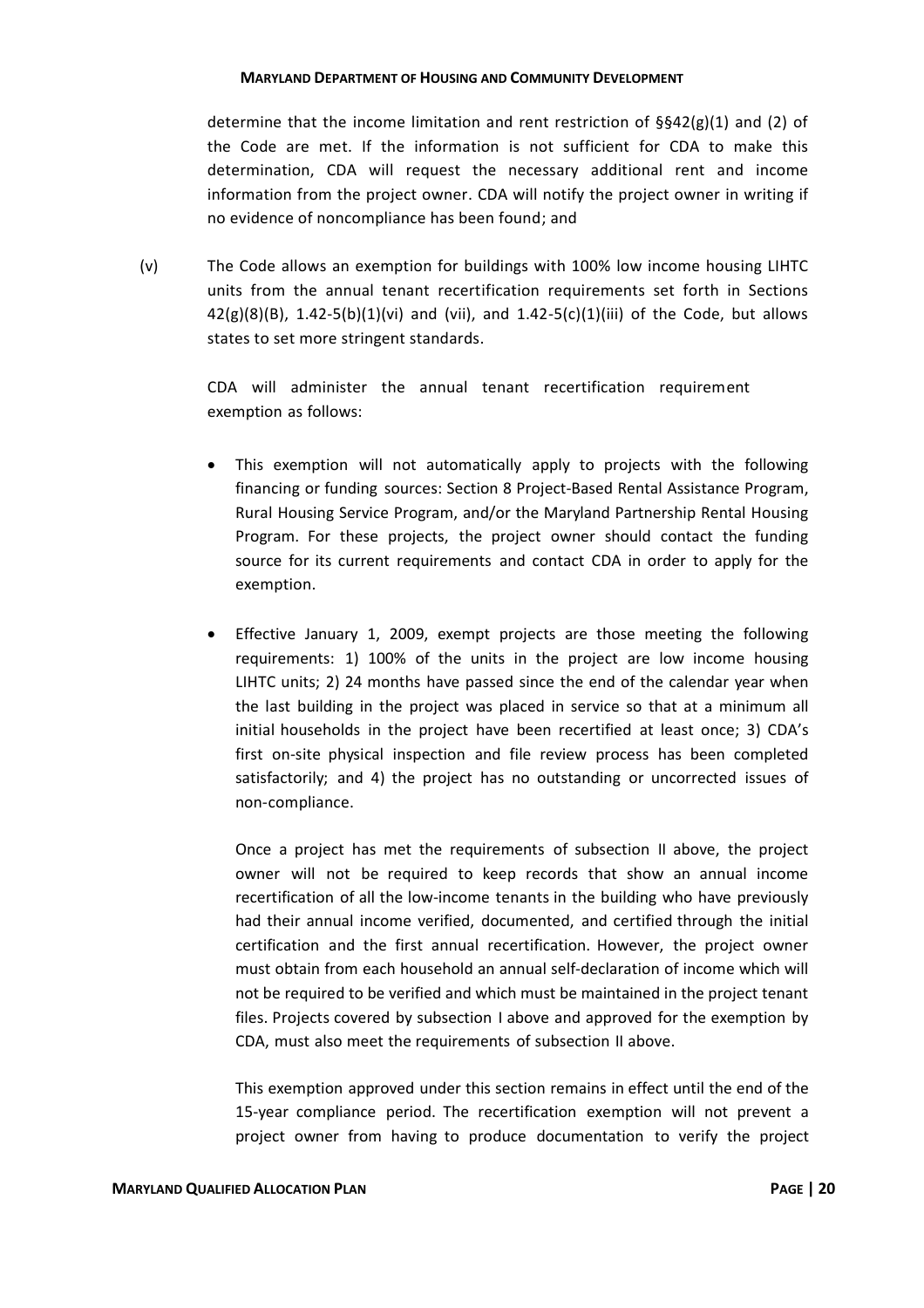owner's compliance with §42 of the Code upon examination of the project owner's federal income tax return. The project owner must keep records and documentation that show the income of tenants upon initial occupancy of any residential unit in the building. Obtaining the exemption will also not prevent a project owner from having to satisfy the requirements of the compliance monitoring procedures adopted by CDA for compliance with §42 of the Code. If the IRS or CDA determines that a project owner has violated §42 of the Code in a manner that is sufficiently serious to warrant revocation, CDA may revoke the exemption.

(vi) A copy of the executed IRS Form(s) 8609, including Schedule A, for the project must accompany the submission of the owner's first year annual certification. CDA will separately report its compliance monitoring findings, if applicable, annually to the IRS on Form 8823, "Low-Income Housing Credit Agencies Report of Noncompliance or Building Disposition."

#### <span id="page-23-0"></span>**H.5 Inspection**

- (i) CDA has the right to perform an on-site inspection of any low-income housing project throughout the Extended Use Period applicable to the buildings in the project. This inspection provision is separate from any review of low-income certifications, supporting documents, and rent records.
- (ii) Inspection standard. For the on-site inspections of buildings and low-income units required above, CDA will review any local health, safety, or building code violations reports or notices retained by the project owner and will determine:
	- a. Whether the buildings and units are suitable for occupancy, taking into account local health, safety, and building codes (or other habitability standards); or
	- b. Whether the buildings and units satisfy, as determined by CDA, the uniform physical condition standards for public housing established by HUD (24 CFR 5.703). The HUD physical condition standards do not supersede or preempt local health, safety, and building codes. A low-income housing project under § 42 of the Code must continue to satisfy these codes and, if CDA becomes aware of any violation of these codes, CDA will report the violation to the IRS. However, provided CDA determines by inspection that the HUD standards are met, CDA is not required to determine by inspection whether the project meets local health, safety, and building codes.

#### <span id="page-23-1"></span>**H.6 Notification of Non-Compliance**

**Notice to Project Owner.** CDA will provide prompt written notice to the project owner of a low- income housing project if it does not receive the required annual certifications; does not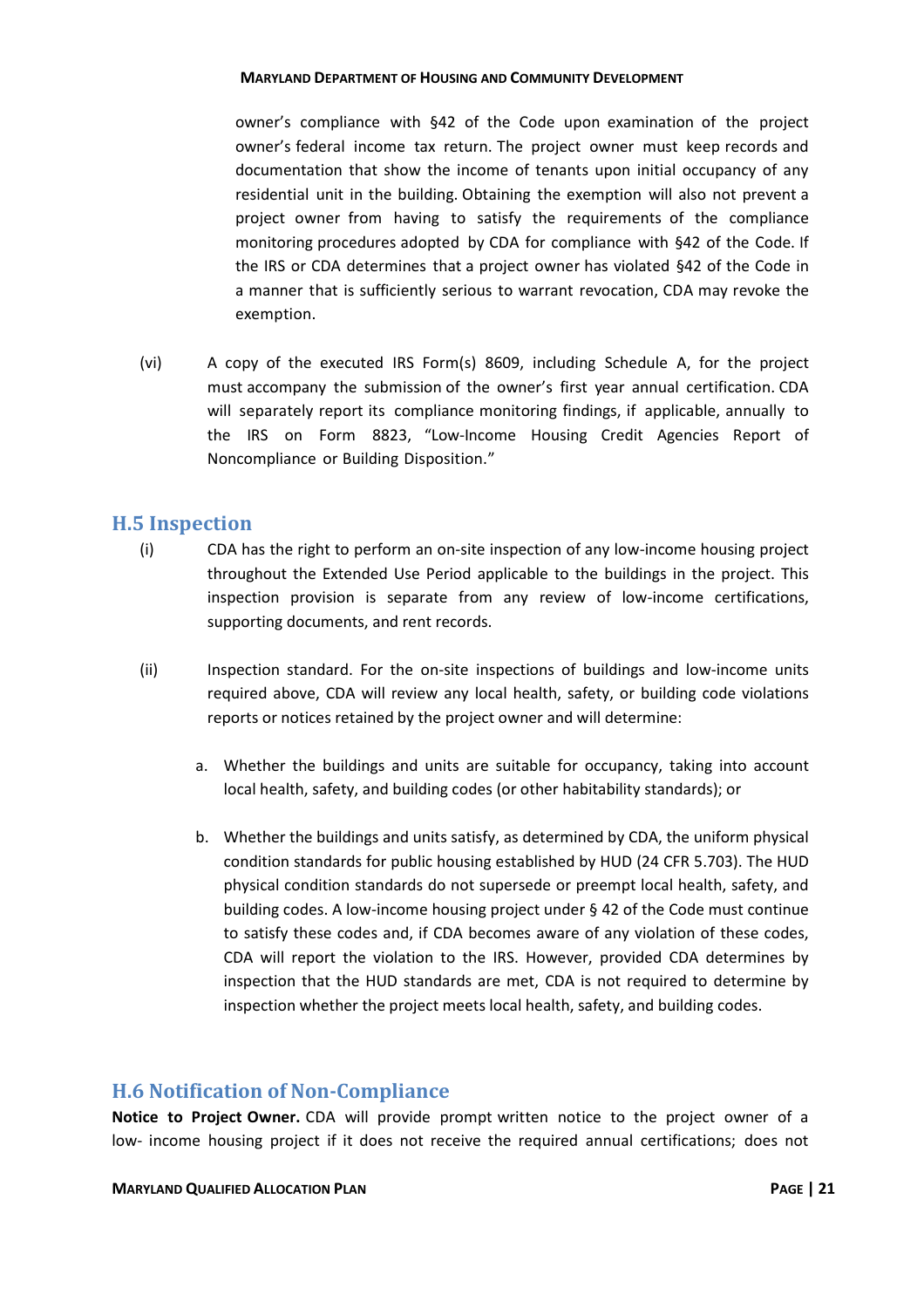receive all compliance monitoring fees when due; does not receive for compliance review any requested tenant income certifications, supporting documentation, or rent records; or discovers by inspection, review, or in some other manner that the project is not in compliance with the provisions of §42 or the Maryland LIHTC Program. Each notice will specify a period (the Correction Period), not to exceed 90 days from the date of the notice, within which the project owner must supply any missing certifications and bring the project into compliance with the provisions of §42 of the Code and the Maryland LIHTC Program. CDA may extend the Correction Period for up to six months for good cause.

**Notice to Internal Revenue Service.** CDA will file Form 8823, "Low-Income Housing Credit Agencies Report of Noncompliance," with the IRS no later than 45 days after the end of the Correction Period and no earlier than the end of the Correction Period, whether or not the noncompliance or failure to certify is corrected. CDA will explain on Form 8823 the nature of the noncompliance or failure to certify and indicate whether the project owner has corrected the noncompliance or failure to certify. Any change in either the applicable fraction or eligible basis that results in a decrease in the qualified basis of the project under  $\frac{642(c)(1)}{A}$  of the Code is noncompliance that must be reported to the IRS. If the noncompliance or failure to certify is corrected within 3 years after the end of the correction period, will file Form 8823 with the IRS reporting the correction of the noncompliance or failure to certify.

#### <span id="page-24-0"></span>**H.7 Retention of Records by CDA**

CDA will retain records of noncompliance or failure to certify for six (6) years following CDA's filing of the related IRS Form 8823. In all other cases, CDA will retain the certifications and records for three (3) years from the end of the calendar year in which CDA receives them.

#### <span id="page-24-1"></span>**H.8 Compliance Monitoring Fees**

CDA shall charge an annual compliance-monitoring fee for all low-income housing projects of \$30.00 per unit. The fee shall be applicable to all rent or income restricted units in all new and existing low- income housing projects receiving LIHTC. The fee will be charged on January 1 of each year for the preceding calendar year. Fees may be adjusted at the discretion of CDA to cover increases in compliance monitoring expenses generally, or in the case of instances of noncompliance at a particular project, at such project.

CDA depends upon prompt remittance of compliance monitoring fees by project owners to fund its compliance monitoring activities. Since nonpayment of fees by a project owner may cause CDA to fail to meet its obligations under the Code, CDA may treat the nonpayment of compliance monitoring fees as a decision on the part of that project owner to withdraw the project from the Maryland LIHTC Program, and CDA may report the withdrawal to the IRS.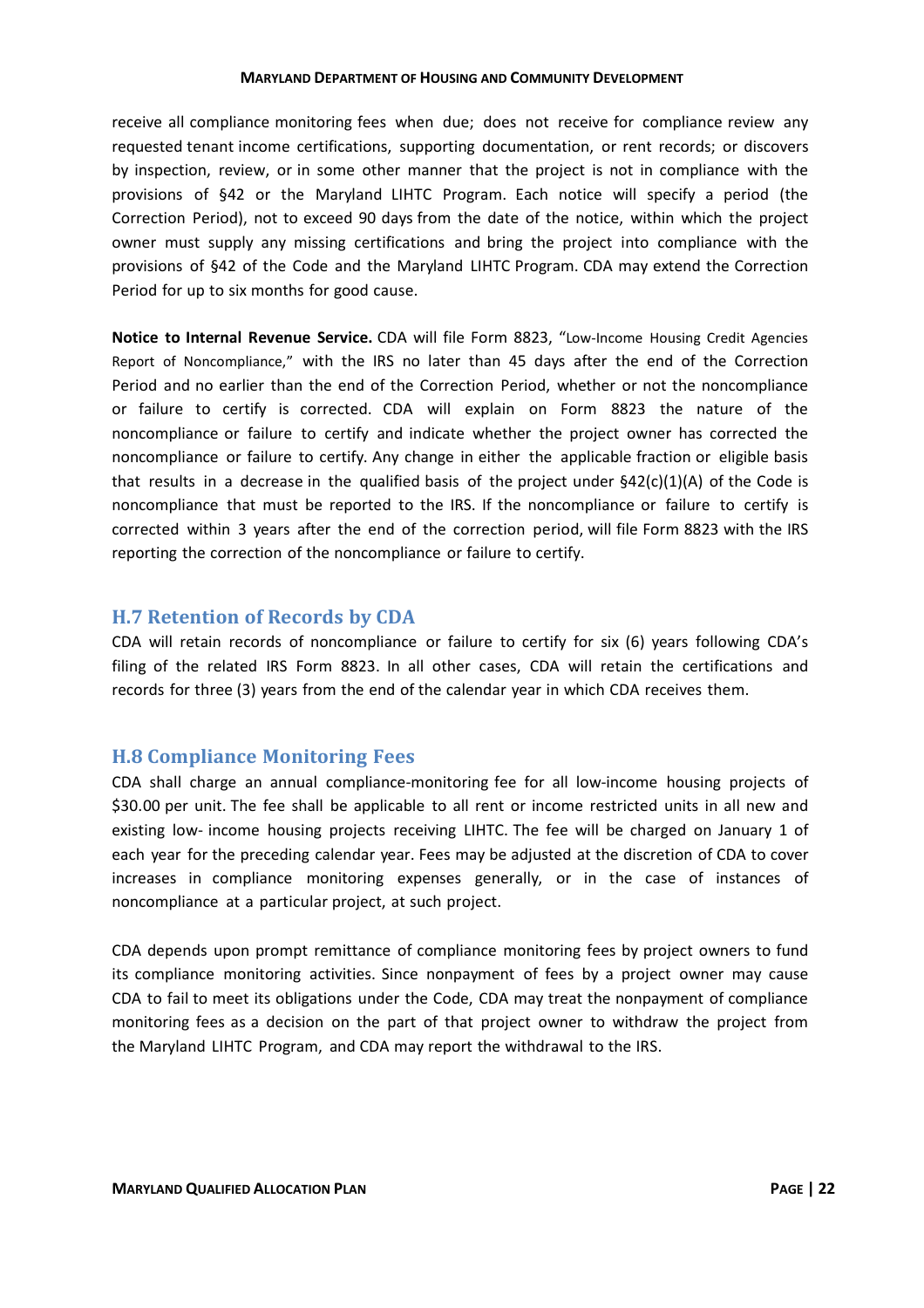#### <span id="page-25-0"></span>**H.9 Changes in Monitoring Procedures**

CDA reserves the right, without amending this Allocation Plan, to modify any and all compliance monitoring, reporting and notification procedures and requirements as necessary to comply with changes in applicable industry standards or federal law or regulations.

#### <span id="page-25-1"></span>**I. Miscellaneous**

#### <span id="page-25-2"></span>**I.1 Subsidy Layering Review**

HUD is required to undertake subsidy layering reviews of each project receiving HUD housing assistance to ensure that sponsors do not receive excessive government subsidies by combining HUD housing assistance with other forms of federal, State, or local assistance. For projects that combine HUD assistance with LIHTC, HUD has delegated the subsidy layering review to CDA. This delegation does not include subsidy layering reviews for proposed Section 8 Project Based Voucher Housing Assistance Payments contracts. HUD and CDA have entered into a Memorandum of Understanding (MOU) governing the procedures that CDA must follow when undertaking its delegated subsidy layering review. Generally, the fee limits for developer's fee, overhead, builder's profit and other fee limits set forth in this Allocation Plan and the Program Guide will be applied by CDA in its subsidy layering review. Copies of the MOU are available from CDA upon request. CDA will complete the subsidy layering review for applicable projects after the sponsor and HUD submit relevant documentation for review. This information includes a copy of HUD's firm commitment and underwriting analysis, the sponsor's proposed development costs, and information concerning any syndication of the project. Specific documentation required by CDA includes those items referenced in HUD's guidelines and implementing instructions. CDA will undertake its delegated subsidy layering review for each project after completion of HUD's and CDA's underwriting, if applicable. CDA will complete a second subsidy layering review at the time the IRS Form 8609 is issued for the project.

CDA reserves the right, without amending this Allocation Plan, to amend its subsidy layering procedures as necessary to comply with changes in applicable federal law or regulations, HUD guidelines or the MOU.

#### <span id="page-25-3"></span>**I.2 Qualified Contracts**

If a project owner makes a request to CDA to obtain a "Qualified Contract" (as defined by the Code) pursuant to  $\S42(h)(6)(E)$  and (F), the project owner shall furnish to CDA and/or any other parties to the Qualified Contract with such information as CDA shall require including, but not limited to: past and current operating expense and occupancy data; evidence of tenant notification; financial statements; environmental assessments; and past, pending, or threatened litigation. CDA reserves the right to adopt such additional requirements and procedures as are desirable in order to enable it and project owners to comply with any future requirements imposed by the IRS through the Code.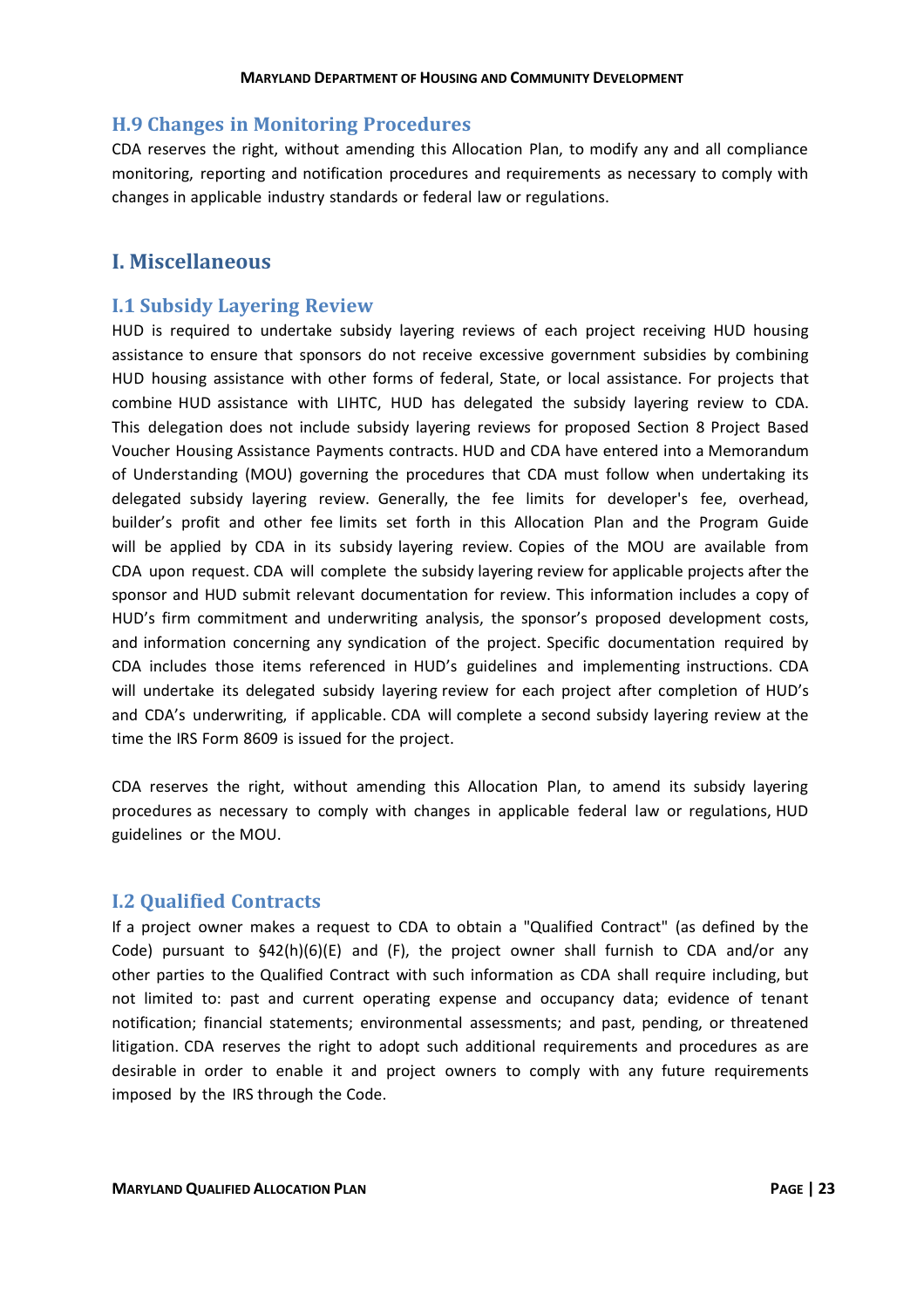#### <span id="page-26-0"></span>**I.3 Correspondence and Submittals**

All correspondence and submittals to be given to CDA pursuant to this Allocation Plan, for matters involving the application, reservation and allocation and compliance monitoring processes shall be in writing and sent or delivered to:

Community Development Administration Maryland Department of Housing and Community Development 100 Community Place Crownsville, Maryland 21032 Attention: Tax Credit Administrator [taxcredits@mdhousing.org](mailto:taxcredits@mdhousing.org)

#### <span id="page-26-1"></span>**I.4 Partial Invalidity**

If any provision of this Allocation Plan, or the application of this Allocation Plan to any person or circumstances, is found by a court to any extent to be invalid or unenforceable, the remainder of this Allocation Plan, or the application of that provision to persons or circumstances other than those with respect to which it is held invalid or unenforceable, shall not be affected. Each provision of this Allocation Plan shall be valid and enforceable to the fullest extent permitted under State or federal law.

#### <span id="page-26-2"></span>**I.5 Disclaimer**

In making an allocation of LIHTC to a project owner, CDA will determine, based solely on information submitted in the project owner's application, that the low-income housing project, if completed as proposed in the application, will qualify for an allocation of LIHTC. CDA will neither underwrite the project nor certify that any building in a project will actually meet the requirement necessary to qualify for LIHTC. CDA will not perform any independent investigation as to the initial qualification of any building for LIHTC and will not perform any subsequent investigation or otherwise monitor the project or any building for eligibility for LIHTC in the future, except as required by law. CDA will make no representation concerning the eligibility of any building in a project for LIHTC, the ability of any project owner or investor in a project to use LIHTC, or the status of a project as a "qualified low-income housing project" as that term is defined under §42 of the Code. **The Internal Revenue Service is not bound by determinations made by CDA in the allocation of LIHTC or the monitoring of project compliance.**

Neither CDA, nor its officers, employees, agents, or authorized representatives will bear any liability to any project owner, investor, tenant, lender, or any other person or entity for any claim arising out of a project or the Maryland LIHTC Program. The applicant, sponsor, developer, and project owner are not the agents of CDA and have no authority to act on behalf of or bind CDA or its officers, employees, agents, or representatives. This limitation of liability applies not only to matters related to the Maryland LIHTC Program but also to any matter or claim involving the acquisition, development, financing, project ownership, operation, or management of any building or project, including an applicant's, project owner's, developer's,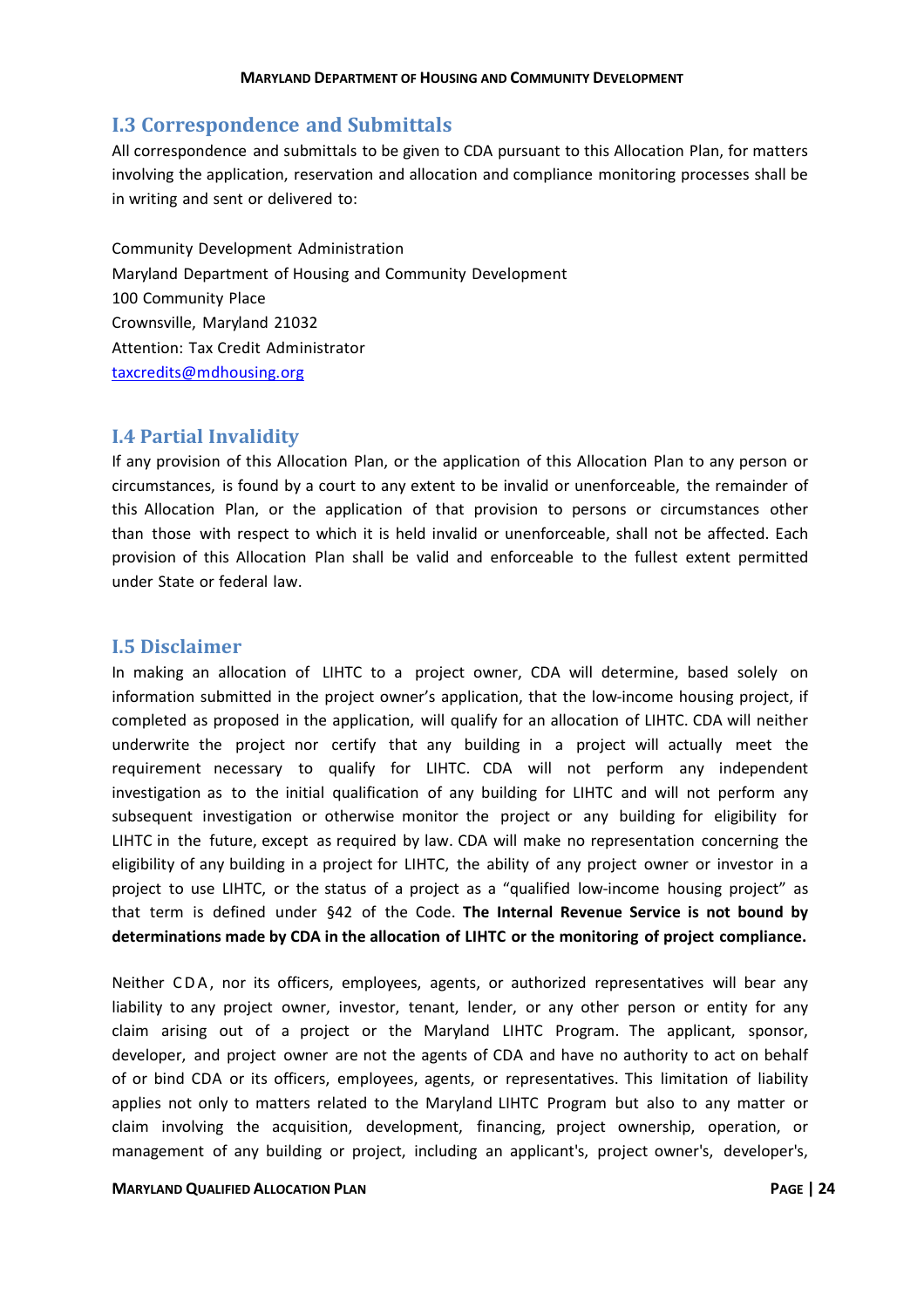sponsor's, or any other party's failure to comply with any federal, state, or local environmental, labor, housing, employment discrimination, permitting, zoning, or land use law, regulation, or requirement.

No officer, employee, agent, or authorized representative of CDA shall be personally liable in any matter arising out of the administration of the Maryland LIHTC Program, including the undertakings or obligations set forth in this Allocation Plan or in any other document or agreement executed or delivered in conjunction with the Maryland LIHTC Program.

**Lenders and investors should consult with their own tax or investment counsel to determine whether a project qualifies for LIHTC, whether a lender on foreclosure or an investor may use LIHTC, and whether any project is commercially feasible.**